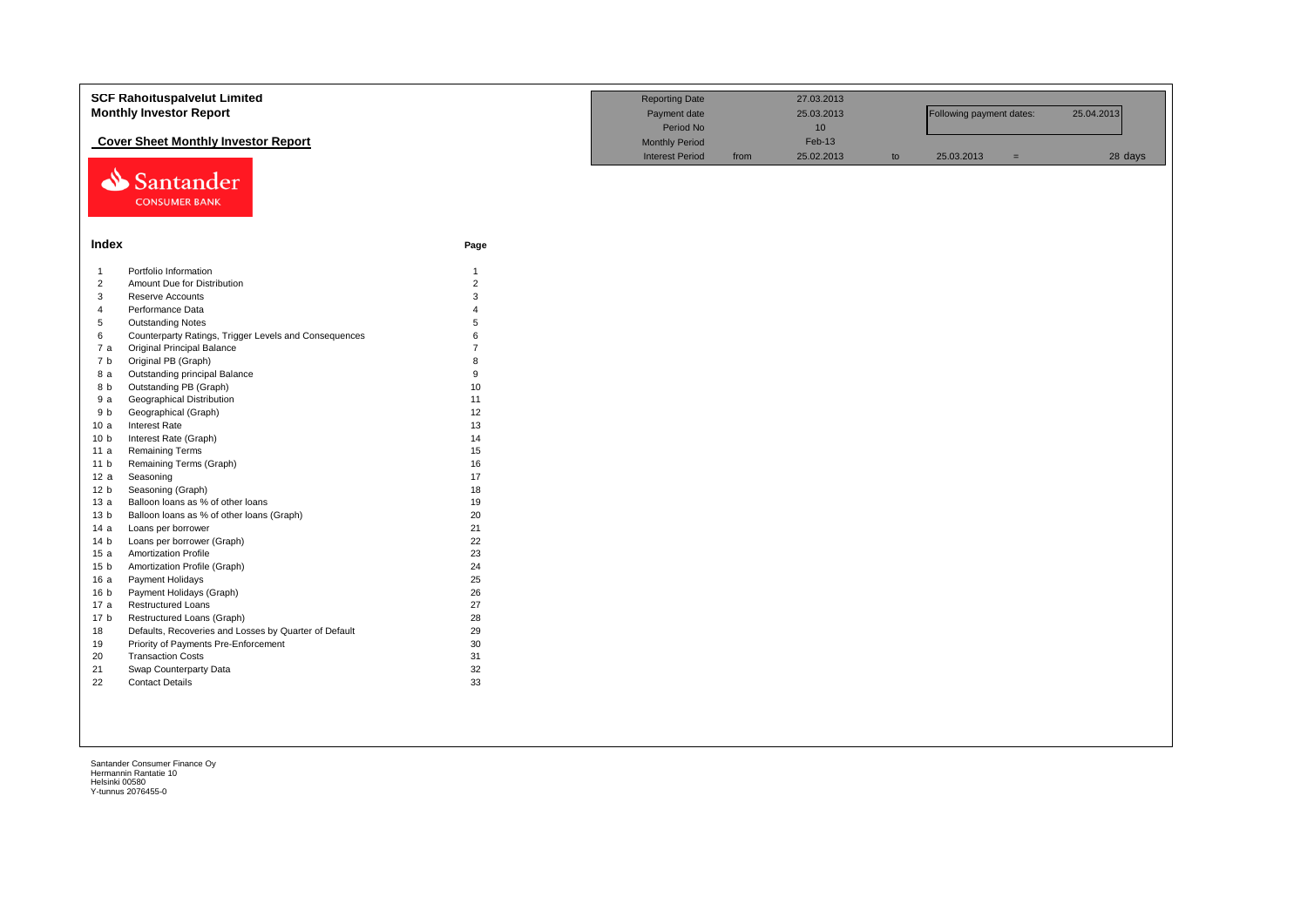| <b>SCF Rahoituspalvelut Limited</b><br><b>Monthly Investor Report</b> |                               | <b>Reporting Date</b><br>Payment date<br>Period No |            | 27.03.2013<br>25.03.2013 |                   |         |
|-----------------------------------------------------------------------|-------------------------------|----------------------------------------------------|------------|--------------------------|-------------------|---------|
| 1. Portfolio Information                                              |                               | <b>Monthly Period</b>                              |            | 10<br>Feb-13             |                   |         |
|                                                                       |                               | <b>Interest Period</b>                             | from       | 25.02.2013               | to $25.03.2013 =$ | 28 days |
| Santander<br>⇘<br><b>CONSUMER BANK</b>                                |                               |                                                    |            |                          |                   |         |
|                                                                       | <b>Current Period</b>         | <b>Previous Period</b>                             |            |                          |                   |         |
|                                                                       | <b>Aggregated Outstanding</b> | <b>Aggregated Outstanding</b>                      |            |                          |                   |         |
| <b>Outstanding receivables</b>                                        | <b>Principal Amount</b>       | <b>Principal Amount</b>                            |            |                          |                   |         |
| <b>Opening balance</b>                                                | 281 475 782,85 EUR            | 300 692 820,05 EUR                                 |            |                          |                   |         |
| Scheduled Loan Principal Repayments                                   | 8 128 828,58 EUR              | 8 955 664,07 EUR                                   |            |                          |                   |         |
| Prepayments                                                           | 8 441 152,47 EUR              | 10 087 705,33 EUR                                  |            |                          |                   |         |
| <b>Deemed Collections</b>                                             | <b>EUR</b><br>$\sim 10$       | - EUR                                              |            |                          |                   |         |
| <b>Total Principal Payments Received</b>                              | 16 569 981,05 EUR             | 19 043 369,40 EUR                                  |            |                          |                   |         |
|                                                                       |                               |                                                    |            |                          |                   |         |
| New Defaulted Auto Loans in Period                                    | 163 899,47<br><b>EUR</b>      | 173 667,80 EUR                                     | <b>EUR</b> |                          |                   |         |
| <b>Closing Balance</b>                                                | 264 741 902,33 EUR            | 281 475 782,85 EUR                                 |            |                          |                   |         |
|                                                                       |                               |                                                    |            |                          |                   |         |
|                                                                       |                               |                                                    |            |                          |                   |         |
| <b>Total revenue collections</b>                                      |                               |                                                    |            |                          |                   |         |
| Revenue and fees received on loan balances                            | 1 401 711,55 EUR              | 1 677 756,09 EUR                                   |            |                          |                   |         |
| recoveries on loans in default                                        | 111 396,82 EUR                | 145 824,75 EUR                                     |            |                          |                   |         |
| of which proceeds from bad debt sales                                 | <b>EUR</b><br>$\sim$          | - EUR                                              |            |                          |                   |         |
| of which due to proceeds exceeding valuation                          | <b>EUR</b><br>$\sim$          | $\sim$                                             | <b>EUR</b> |                          |                   |         |
| Total revenue received in period                                      | 1 513 108,37 EUR              | 1823 580,84 EUR                                    |            |                          |                   |         |
|                                                                       |                               |                                                    |            |                          |                   |         |
| # Loans                                                               |                               |                                                    |            |                          |                   |         |
| At beginning of period                                                | 32 810 Loans                  | 34 232 Loans                                       |            |                          |                   |         |
| Paid in full                                                          | 1 369 Loans                   | 1 399 Loans                                        |            |                          |                   |         |
| Repurchased (Deemed Collections)                                      | Loans<br>$\sim 100$           |                                                    | - Loans    |                          |                   |         |
| New loans into Default                                                | 21 Loans                      |                                                    | 23 Loans   |                          |                   |         |
| of which required payment to customer upon valuation                  | 1 Loans                       |                                                    | 1 Loans    |                          |                   |         |
| At end of period                                                      | 31 420 Loans                  | 32 810 Loans                                       |            |                          |                   |         |
|                                                                       |                               |                                                    |            |                          |                   |         |
|                                                                       |                               |                                                    |            |                          |                   |         |
| Weighted Average Loan Return                                          | 6,60%                         |                                                    |            |                          |                   |         |
|                                                                       |                               |                                                    |            |                          |                   |         |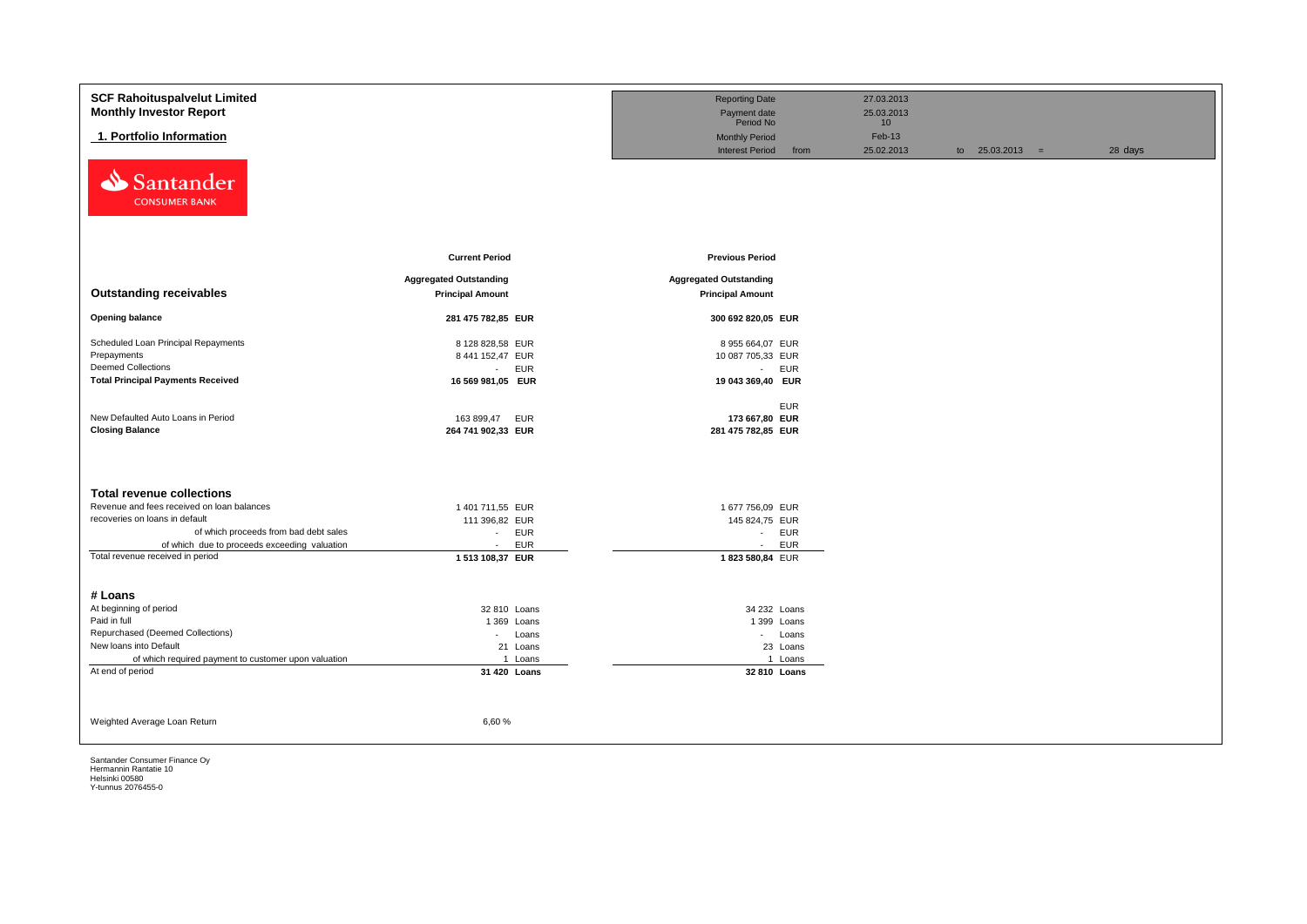| <b>SCF Rahoituspalvelut Limited</b><br><b>Monthly Investor Report</b><br>2. Amount Due for Distribution<br>Santander<br><b>CONSUMER BANK</b>                                                                                                                                                                                                                                   |                                                                                                  | <b>Reporting Date</b><br>Payment date<br>Period No<br><b>Monthly Period</b><br><b>Interest Period</b> | 27.03.2013<br>25.03.2013<br>10<br>Feb-13<br>25.02.2013<br>from | to | 25.03.2013 | 28 days<br>$=$ |  |
|--------------------------------------------------------------------------------------------------------------------------------------------------------------------------------------------------------------------------------------------------------------------------------------------------------------------------------------------------------------------------------|--------------------------------------------------------------------------------------------------|-------------------------------------------------------------------------------------------------------|----------------------------------------------------------------|----|------------|----------------|--|
| <b>Purchaser Available Distribution Amount</b>                                                                                                                                                                                                                                                                                                                                 | <b>Current Period</b>                                                                            |                                                                                                       |                                                                |    |            |                |  |
| a. Collections (Principal, interest, and fee etc)<br>b. Stamp Duty, Taxes, Liabilities etc. Paid by the Seller to the Purchaser<br>c. Default, Interest, Indemnities etc Paid by the Seller to the Purchaser<br>d. Other amounts Paid by the Seller to the Purchaser<br>e. Interest Earned by the Purchaser<br><b>Total Amount for Purchaser Available Distribution Amount</b> | 18 083 089,42 EUR<br>0,00 EUR<br>0,00 EUR<br>0,00 EUR<br>0,00 EUR<br>18 083 089,42 EUR           |                                                                                                       |                                                                |    |            |                |  |
| <b>Issuer Available Distribution Amount</b>                                                                                                                                                                                                                                                                                                                                    | <b>Current Period</b>                                                                            |                                                                                                       |                                                                |    |            |                |  |
| a. Amounts due to Issuer from Purchaser under the Loan Agreement<br>b. Reserve Fund<br>c. Swap counterparty payment to the Issuer<br>d. Drawings under the Liquidity Facility<br>e. Interest Earned by the Issuer<br><b>Total Amount for Issuer Available Distribution Amount</b>                                                                                              | 17 936 209,30 EUR<br>7 229 385,00 EUR<br>0,00 EUR<br>0,00 EUR<br>-89,47 EUR<br>25 165 504,83 EUR |                                                                                                       |                                                                |    |            |                |  |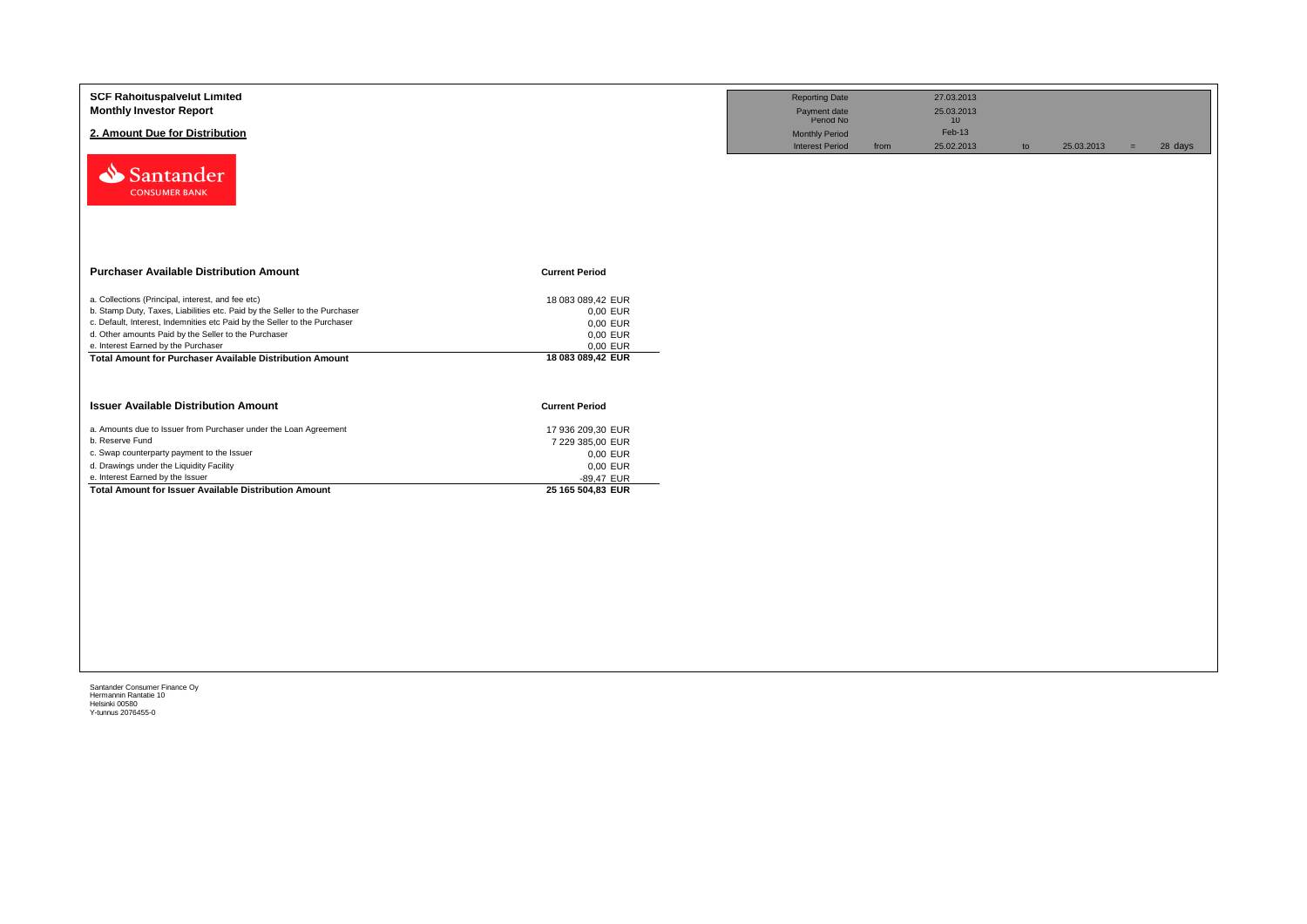| <b>SCF Rahoituspalvelut Limited</b><br><b>Monthly Investor Report</b>                                                                                                                                 |       | <b>Reporting Date</b><br>Payment date<br>Period No |            | 27.03.2013<br>25.03.2013<br>10 |    |            |     |         |
|-------------------------------------------------------------------------------------------------------------------------------------------------------------------------------------------------------|-------|----------------------------------------------------|------------|--------------------------------|----|------------|-----|---------|
| 3. Reserve Accounts                                                                                                                                                                                   |       | <b>Monthly Period</b>                              |            | Feb-13                         |    |            |     |         |
|                                                                                                                                                                                                       |       | <b>Interest Period</b>                             | from       | 25.02.2013                     | to | 25.03.2013 | $=$ | 28 days |
| Santander<br><b>CONSUMER BANK</b>                                                                                                                                                                     |       |                                                    |            |                                |    |            |     |         |
| <b>Note Balance</b>                                                                                                                                                                                   |       |                                                    |            |                                |    |            |     |         |
| <b>Beginning of Period</b>                                                                                                                                                                            |       | 281 473 938,00 EUR                                 |            |                                |    |            |     |         |
| End of Period                                                                                                                                                                                         |       | 264 740 676,00 EUR                                 |            |                                |    |            |     |         |
| <b>Reserve Fund</b>                                                                                                                                                                                   | in %  |                                                    |            |                                |    |            |     |         |
| Beginning of Period                                                                                                                                                                                   | 2,6 % | 7 229 385,00 EUR                                   |            |                                |    |            |     |         |
| Cash Outflow                                                                                                                                                                                          |       | 7 229 385,00 EUR                                   |            |                                |    |            |     |         |
| Cash Inflow                                                                                                                                                                                           |       | 7 229 385,00 EUR                                   |            |                                |    |            |     |         |
| End of Period                                                                                                                                                                                         | 2,6 % | 7 229 385,00 EUR                                   |            |                                |    |            |     |         |
| Required Reserve Amount                                                                                                                                                                               | 2,6 % | 7 229 385,00 EUR                                   |            |                                |    |            |     |         |
|                                                                                                                                                                                                       |       |                                                    |            |                                |    |            |     |         |
| <b>Servicer Advance Reserve Fund</b>                                                                                                                                                                  |       |                                                    |            |                                |    |            |     |         |
| Beginning of Period                                                                                                                                                                                   |       | 100 000,00 EUR                                     |            |                                |    |            |     |         |
| Cash Outflow                                                                                                                                                                                          |       | $\sim$                                             | <b>EUR</b> |                                |    |            |     |         |
| Cash Inflow                                                                                                                                                                                           |       | $\mathbf{r}$                                       | <b>EUR</b> |                                |    |            |     |         |
| End of Period                                                                                                                                                                                         |       | 100 000,00 EUR                                     |            |                                |    |            |     |         |
| <b>Required Reserve Amount</b>                                                                                                                                                                        |       | 100 000,00 EUR                                     |            |                                |    |            |     |         |
| <b>Set-off from Deposits</b><br>No borrowers whose loans were sold to SCF Rahoituspalvelut Ltd held deposits with Santander Consumer Finance Oy. The risk of set-off from deposits is therefore zero. |       |                                                    |            |                                |    |            |     |         |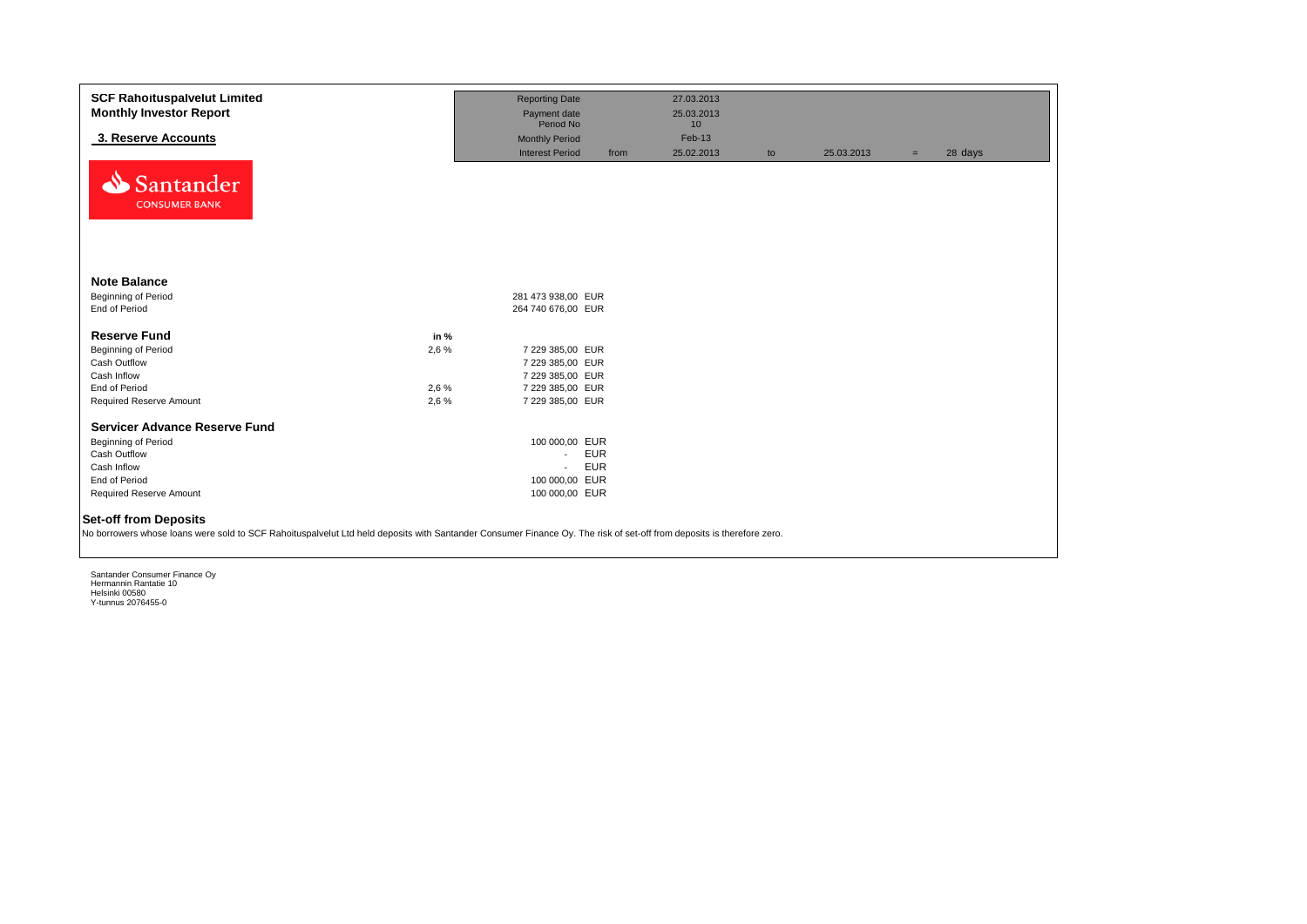| <b>SCF Rahoituspalvelut Limited</b><br><b>Monthly Investor Report</b> |                          |                    |                | <b>Reporting Date</b><br>Payment date<br>Period No |      | 27.03.2013<br>25.03.2013<br>10 |               |            |     |         |
|-----------------------------------------------------------------------|--------------------------|--------------------|----------------|----------------------------------------------------|------|--------------------------------|---------------|------------|-----|---------|
| 4. Performance Data                                                   |                          |                    |                | <b>Monthly Period</b><br><b>Interest Period</b>    | from | Feb-13<br>25.02.2013           | $\mathsf{to}$ | 25.03.2013 | $=$ | 28 days |
| Santander<br><b>CONSUMER BANK</b>                                     |                          |                    |                |                                                    |      |                                |               |            |     |         |
| <b>Asset Balance</b>                                                  |                          |                    |                |                                                    |      |                                |               |            |     |         |
| Beginning of Period                                                   |                          | 281 475 782,85 EUR |                |                                                    |      |                                |               |            |     |         |
| End of Period                                                         |                          | 264 741 902,33 EUR |                |                                                    |      |                                |               |            |     |         |
| <b>Portfolio Performance:</b><br><b>Performing Receivables:</b>       | <b>EUR</b>               | $\%$               | # loans        |                                                    |      |                                |               |            |     |         |
| Current                                                               | 245 038 154,15           | 92,56 %            | 29 28 2        |                                                    |      |                                |               |            |     |         |
| 1-30 days past due                                                    | 15 889 930,23            | 6,00%              | 1733           |                                                    |      |                                |               |            |     |         |
| <b>Delinquent Receivables:</b>                                        |                          |                    |                |                                                    |      |                                |               |            |     |         |
| 31-60 days past due                                                   | 2 843 702,10             | 1,07%              | 296            |                                                    |      |                                |               |            |     |         |
| 61-90 days past due                                                   | 533 665,94<br>324 706,91 | 0,20%<br>0,12%     | 66             |                                                    |      |                                |               |            |     |         |
| 91-120 days past due<br>121-150 days past due                         | 103 846,14               | 0,04 %             | 32<br>10       |                                                    |      |                                |               |            |     |         |
| 151-180 days past due                                                 | 7896,86                  | 0,00 %             | $\overline{1}$ |                                                    |      |                                |               |            |     |         |
| <b>Total Performing and Delinquent</b>                                | 264 741 902,33           | 100,00 %           | 31 4 20        |                                                    |      |                                |               |            |     |         |
|                                                                       | 175 646,18               |                    | 21             |                                                    |      |                                |               |            |     |         |
| <b>Current Period Defaults</b><br><b>Cumulative Defaults</b>          | 1 282 774,69             |                    | 122            |                                                    |      |                                |               |            |     |         |
| <b>Current Period Recoveries</b>                                      | 111 396,82               |                    |                |                                                    |      |                                |               |            |     |         |
| <b>Cumulative Recoveries</b>                                          | 647 925,46               |                    |                |                                                    |      |                                |               |            |     |         |
|                                                                       |                          |                    |                |                                                    |      |                                |               |            |     |         |
|                                                                       |                          |                    |                |                                                    |      |                                |               |            |     |         |
|                                                                       |                          |                    |                |                                                    |      |                                |               |            |     |         |
|                                                                       |                          |                    |                |                                                    |      |                                |               |            |     |         |
|                                                                       |                          |                    |                |                                                    |      |                                |               |            |     |         |
|                                                                       |                          |                    |                |                                                    |      |                                |               |            |     |         |
|                                                                       |                          |                    |                |                                                    |      |                                |               |            |     |         |
|                                                                       |                          |                    |                |                                                    |      |                                |               |            |     |         |
|                                                                       |                          |                    |                |                                                    |      |                                |               |            |     |         |
|                                                                       |                          |                    |                |                                                    |      |                                |               |            |     |         |
|                                                                       |                          |                    |                |                                                    |      |                                |               |            |     |         |
|                                                                       |                          |                    |                |                                                    |      |                                |               |            |     |         |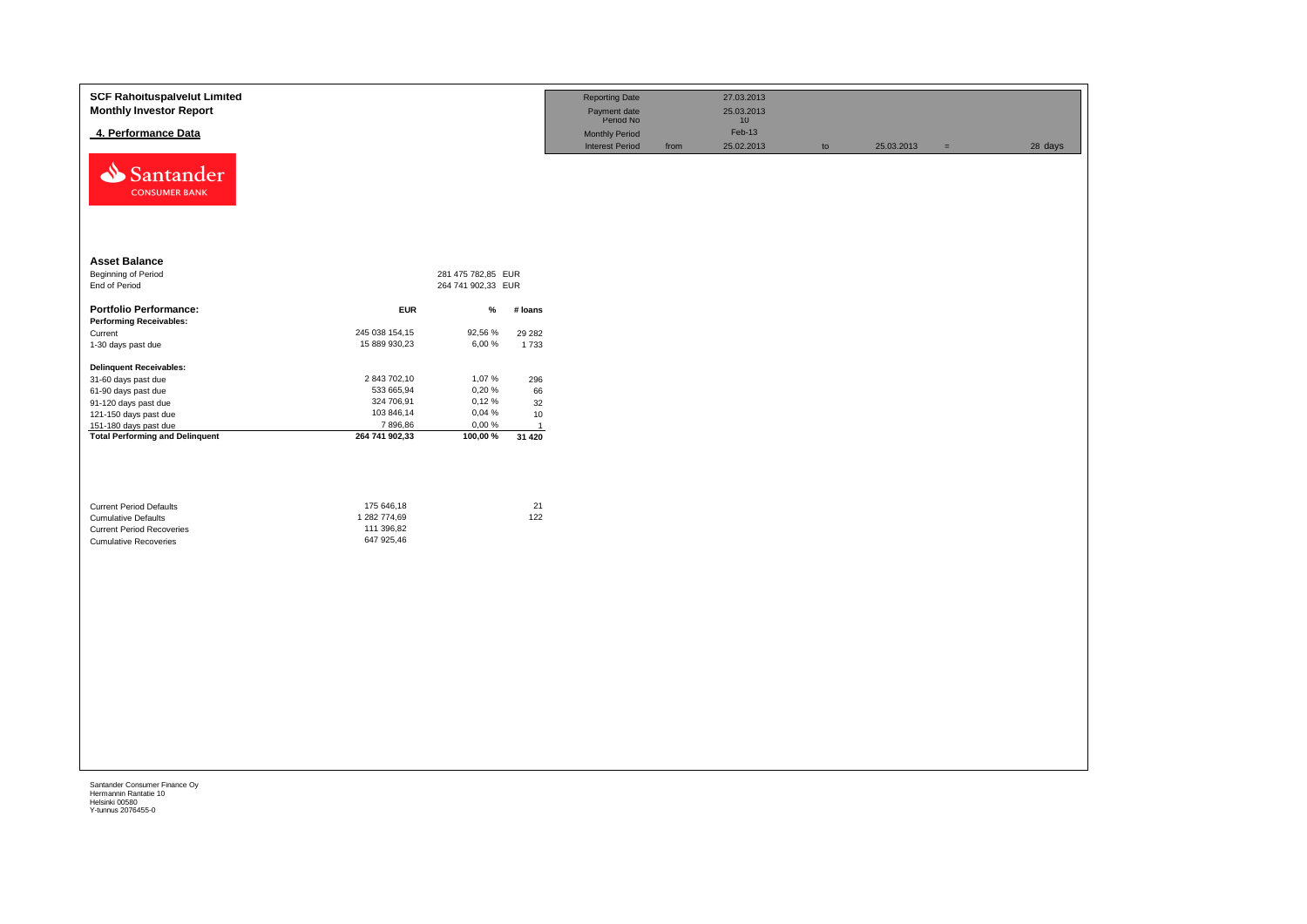| <b>SCF Rahoituspalvelut Limited</b> | <b>Reporting Date</b>     |      | 27.03.2013                    |            |         |
|-------------------------------------|---------------------------|------|-------------------------------|------------|---------|
| <b>Monthly Investor Report</b>      | Payment date<br>Period No |      | 25.03.2013<br>10 <sup>1</sup> |            |         |
| 5. Outstanding Notes                | <b>Monthly Period</b>     |      | $Feb-13$                      |            |         |
|                                     | <b>Interest Period</b>    | from | 25.02.2013                    | 25.03.2013 | 28 days |



| 1. Note Balance                                       | <b>All Notes</b>   | <b>Class A</b>     | <b>Class A</b>            | <b>Class B</b>    | <b>Class B</b> |
|-------------------------------------------------------|--------------------|--------------------|---------------------------|-------------------|----------------|
| <b>General Note Information</b>                       |                    |                    |                           |                   |                |
| <b>ISIN Code</b>                                      |                    | N/A                | $\boldsymbol{\mathsf{x}}$ | N/A               | N/A            |
| Currency                                              |                    | <b>EUR</b>         | <b>EUR</b>                | <b>EUR</b>        | <b>EUR</b>     |
| Initial Tranching                                     | 100 %              | 83 %               | 0%                        | 16 %              | 0,005 %        |
| Legal Final Maturity Date                             |                    | 25.01.2020         | 25.01.2020                | 25.01.2020        | 43855          |
| Rating (Fitch/Moody's)                                |                    | AAAsf/Aaa(sf)      | AAAsf/Aaa(sf)             | N/A               | N/A            |
| Initial Notes Aggregate Principal Outstanding Balance | 481 959 000.00 EUR | 402 400 000.00 EUR | 35 000.00 EUR             | 79 500 000,00 EUR | 24000 EUR      |
| Initial Nominal per Note                              |                    | 100000.00 EUR      | 1000,00 EUR               | 100 000,00 EUR    | 1000 EUR       |
| Initial Number of Notes per Class                     | 4878               | 4024               | 35                        | 795               | 24             |
|                                                       |                    |                    |                           |                   |                |
| Current Note Information                              |                    |                    |                           |                   |                |
| Class Principal Outstanding Opening Balance           | 281 473 938.00 EUR | 201 932 374,30 EUR | 17 563,70 EUR             | 79 500 000,00 EUR | 24 000,00 EUR  |
| Available Distribution Amount                         | 18 083 089.42 EUR  |                    |                           |                   |                |
| Amortisation                                          | 16 733 262,00 EUR  |                    |                           |                   |                |
| Redemption per Class                                  | 16 733 262,00 EUR  | 16 731 792,00 EUR  | 1470,00 EUR               | 0,00 EUR          | 0,00 EUR       |
| Redemption per Note                                   |                    | 4 158,00 EUR       | 42,00 EUR                 | 0.00 EUR          | 0.00 EUR       |
| Class Principal Outstanding Closing Balance           | 264 740 676,00 EUR | 185 200 567,60 EUR | 16 108,40 EUR             | 79 500 000,00 EUR | 24 000,00 EUR  |
| <b>Current Tranching</b>                              |                    | 69,96 %            | 0,01%                     | 30,03%            | 0.01%          |
| <b>Current Pool Factor</b>                            |                    | 0.46               | 0.46                      | 1.00              | 1.00           |

| 2. Payments to Investors per Note                  | <b>All Notes</b> | <b>Class A</b> | <b>Class A</b>                         | <b>Class B</b> | <b>Class B</b> |
|----------------------------------------------------|------------------|----------------|----------------------------------------|----------------|----------------|
| Interest Rate Basis: 1-M EURIBOR / Spread          | 0,12%            | 1.00 %         | 1.00 %                                 | 1.10%          | 1.10 %         |
| Day Count Convention                               |                  | 28,00          | 28,00                                  | 28,00          | 28,00          |
| <b>Interest Days</b>                               | 28               |                |                                        |                |                |
| Principal Outstanding per Note Beginning of Period |                  | 50 182.00 EUR  | 501.82 EUR                             | 100 000,00 EUR | 1 000.00 EUR   |
| >Principal Repayment per note                      |                  | 4 158,00 EUR   | 41.58 EUR                              | 0,00 EUR       | 0.00 EUR       |
| Principal Outstanding per Note End of Period       |                  | 46 024.00 EUR  | 460.24 EUR                             | 100 000,00 EUR | 1 000.00 EUR   |
| >Interest accrued for the period                   |                  | 44.00 EUR      | <b>EUR</b>                             | 95.00 EUR      | 1.00 EUR       |
| <b>Interest Payment</b>                            | 252 605.00       | 177 056,00 EUR | <b>EUR</b><br>$\overline{\phantom{a}}$ | 75 525.00 EUR  | 24.00 EUR      |
| Interest Payment per Note                          |                  | 44,00 EUR      | <b>EUR</b>                             | 95,00 EUR      | 1,00 EUR       |
| 3. Credit Enhancements                             |                  |                |                                        |                |                |
| Initial total CE (Subordination, Reserve)          |                  | 18,00 %        |                                        |                | 1.50 %         |
| Current CE (incl. Excess Spread)                   |                  | 35,72 %        |                                        |                | 5,68%          |
| Current CE (excl. Excess Spread)                   |                  | 32,77%         |                                        |                | 2.73%          |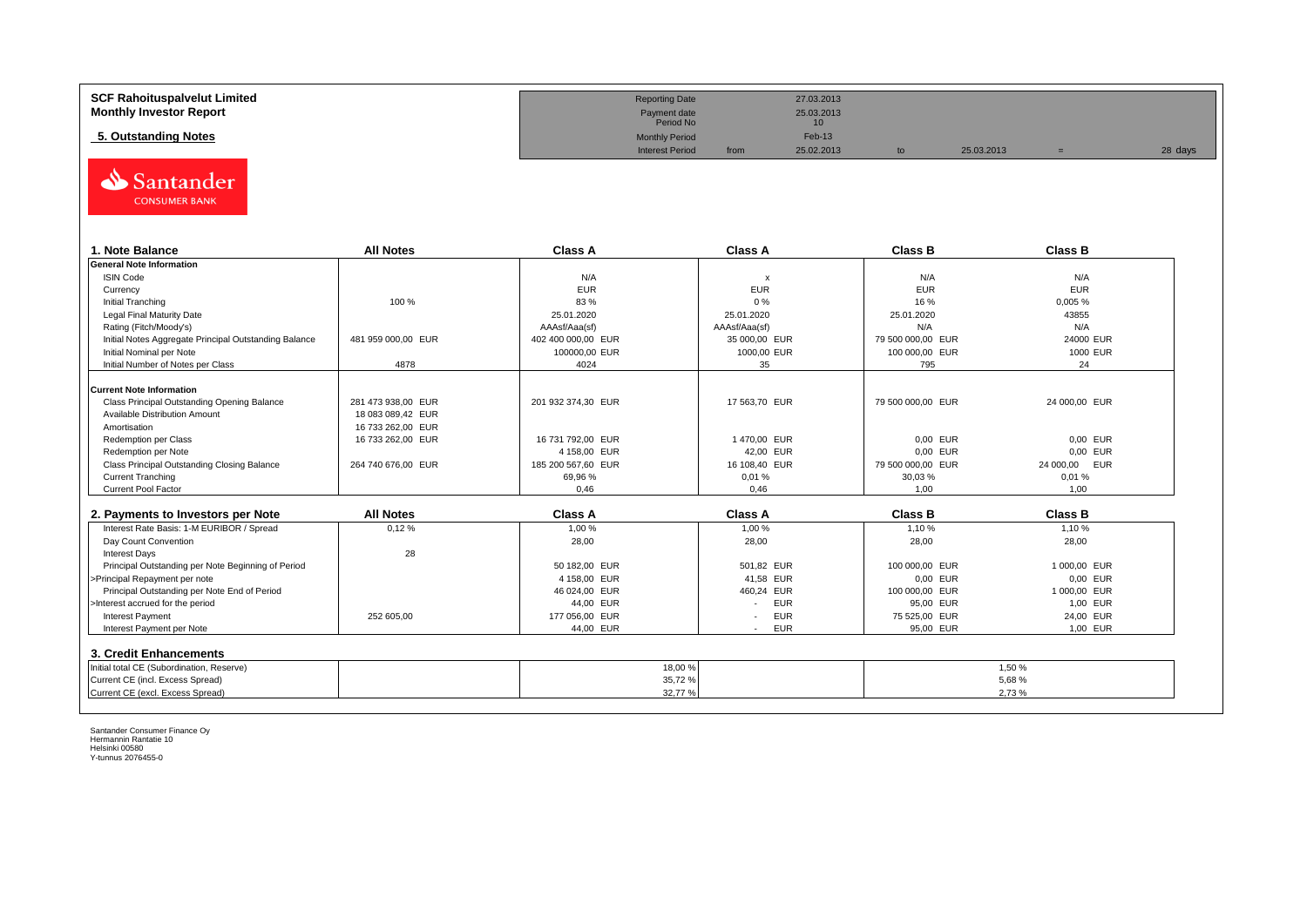# **SCF Rahoituspalvelut Limited Reporting Date 27.03.2013**<br> **Monthly Investor Report** Payment date 25.03.2013

**6. Counterparty Ratings, Trigger Levels and Consequences** 

Period No 10<br>Monthly Period Feb-13 Interest Period:  $25.02.2013$  to  $25.03.2013$  =  $28 \text{ days}$ 

| Santander            |
|----------------------|
| <b>CONSUMER BANK</b> |

|                                    |                                              |                                    |                |                                           | <b>Rating Triggers</b> |                                           |                                      |                                                   |                                          |                   |                                                                                                                                                                                                                                                                                                                                                                                                                                                                                                                                                                                                                                                                                                                                                                                                                                                                                                                                                                                                                                                                                                      |
|------------------------------------|----------------------------------------------|------------------------------------|----------------|-------------------------------------------|------------------------|-------------------------------------------|--------------------------------------|---------------------------------------------------|------------------------------------------|-------------------|------------------------------------------------------------------------------------------------------------------------------------------------------------------------------------------------------------------------------------------------------------------------------------------------------------------------------------------------------------------------------------------------------------------------------------------------------------------------------------------------------------------------------------------------------------------------------------------------------------------------------------------------------------------------------------------------------------------------------------------------------------------------------------------------------------------------------------------------------------------------------------------------------------------------------------------------------------------------------------------------------------------------------------------------------------------------------------------------------|
|                                    |                                              |                                    |                | <b>Short Term</b>                         |                        |                                           |                                      | <b>Long Term</b>                                  |                                          |                   |                                                                                                                                                                                                                                                                                                                                                                                                                                                                                                                                                                                                                                                                                                                                                                                                                                                                                                                                                                                                                                                                                                      |
|                                    |                                              |                                    | Fitch          |                                           | Moody's                |                                           | Fitch                                |                                                   | Moodv's                                  |                   |                                                                                                                                                                                                                                                                                                                                                                                                                                                                                                                                                                                                                                                                                                                                                                                                                                                                                                                                                                                                                                                                                                      |
| <b>Transaction Role</b>            | Counterparty                                 | Criteria                           | Current        | Criteria                                  | Current                | Criteria                                  | Current                              | Criteria                                          | Current                                  | Trigger breached? | Summary of Contractual Requirements if Rating Trigger Breach                                                                                                                                                                                                                                                                                                                                                                                                                                                                                                                                                                                                                                                                                                                                                                                                                                                                                                                                                                                                                                         |
| Issuer                             | Rahoituspalvelut Limited                     |                                    | No rating      |                                           | No rating              |                                           | No rating                            |                                                   | No rating                                | N/A               |                                                                                                                                                                                                                                                                                                                                                                                                                                                                                                                                                                                                                                                                                                                                                                                                                                                                                                                                                                                                                                                                                                      |
| Seller                             | Santander Consumer Finance OY                |                                    | No rating      |                                           | No rating              |                                           | No rating                            |                                                   | No rating                                | N/A               |                                                                                                                                                                                                                                                                                                                                                                                                                                                                                                                                                                                                                                                                                                                                                                                                                                                                                                                                                                                                                                                                                                      |
| Servicer                           | Santander Consumer Finance OY                |                                    | No rating      |                                           | No rating              |                                           | No rating                            |                                                   | No rating                                | N/A               |                                                                                                                                                                                                                                                                                                                                                                                                                                                                                                                                                                                                                                                                                                                                                                                                                                                                                                                                                                                                                                                                                                      |
| Servicer's Owner                   | Santander Consumer Finance                   | N/A                                | F <sub>2</sub> | N/A                                       | $P-2$                  | BBB                                       | RRR+<br><b>Rating Watch Negative</b> | Baa3                                              | Raa2<br>Review for possible<br>Downgrade | $\mathbf{N}$      | the Back-up Servicer Facilitator, Banco Santander S.A, will perform the following services: (a) in accordance<br>with the provisions of this Agreement, select an appropriate bank or financial institution to act as a<br>successor servicer in the event that a Servicer Termination Notice is delivered; (b) review the information<br>provided to it by the Servicer under this Agreement; (c) enter into appropriate data confidentiality<br>provisions; and (d) notify the Servicer if it requires further assistance                                                                                                                                                                                                                                                                                                                                                                                                                                                                                                                                                                          |
| <b>Liquidity Facility Provider</b> | <b>Banco Santander S.A.</b>                  | F <sub>2</sub>                     | F2             | $P-1$<br>Review for possible<br>Downgrade | $P-2$                  | $\overline{A}$<br>Rating Watch Negative   | RRR+<br><b>Rating Watch Negativ</b>  | A1<br>Review for possible<br>downgrade            | Baa2<br>Review for possible<br>Downgrade | Y                 | The Liquidity Facility Provider (Banco Santander) shall either a) assign or transfer all its rights, benefits, and<br>obligations to a bank or financial intermediary passported to perform banking activities in Ireland that (i)<br>meets the applicable Required Ratings (ii) enters into a liquidity facility agreement on substantially the same<br>terms as the Liquidity Facility Agreement and (iii) accedes to the Issuer Security Trust Deed all by no later<br>than 30 calendar days from the date on which the Ratings Downgrade took place if the Liquidity Facility<br>provider fails to provide Cash<br>Collateral or b) deposit an amount equal to the Available Facility into the Issuer Transaction Account by no<br>later than 14 calendar days after the downgrade (Cash Collateral)                                                                                                                                                                                                                                                                                             |
| <b>Issuer Swap Provider</b>        | Banco Santander S.A.                         | F <sub>2</sub>                     | F <sub>2</sub> | $P-1$<br>Review for possible<br>Downgrade | $P - 2$                | $\Lambda$<br>Rating Watch Negative        | RRR+<br><b>Rating Watch Negative</b> | $\mathbf{A}1$<br>Review for possible<br>downgrade | Baa2<br>Review for possible<br>Downgrade | Y                 | The Swap Counterparty (Banco Santander) will be obliged, within the time periods specified in the<br>Basis Swap Agreement, at its own cost, to post collateral for its obligations in accordance with the provisions<br>of the Credit Support Annex, and in addition, will be obliged, within the time periods specified in the Basis<br>Swap Agreement, at its cost, to either (i) obtain a guarantee of its obligations under the Basis Swap<br>Agreement from a third party with the Required Ratings; or (ii) transfer all of its rights and obligations under<br>the Basis Swap Agreement to a third party with the Required Ratings                                                                                                                                                                                                                                                                                                                                                                                                                                                            |
| <b>Issuer Bank</b>                 | Deutsche Bank AG                             | F1<br>Rating Watch Negative        | $F1+$          | $P-1$<br>Review for possible<br>Downgrade | $P-1$                  | $\mathsf{A}$<br>Rating Watch Negative     | $\Lambda +$                          | A1<br>Review for possible<br>downgrade            | A2                                       | To be clarified   | If at any time a Ratings Downgrade has occurred in respect of the Transaction Account Bank, then the Issuer<br>and the Purchaser shall (with the prior written consent of the Note Trustee) procure that, within 30 calendar<br>days, (i) in relation to the Issuer, the Issuer Secured Accounts and the Expenses Loan Payment Account and<br>all of the funds standing to the credit of the Issuer Secured Accounts and the Expenses Loan Payment<br>Account and (ii) in relation to the Purchaser, the Purchaser Transaction Account and all funds standing to the<br>credit of the Purchaser Transaction Account, are transferred to another bank or banks that meet the<br>applicable Required Ratings (which bank shall be notified in writing by the Issuer to the Transaction Account<br>Bank) and approved in writing by the Note Trustee and in accordance with the provisions of the Transaction<br>Account Bank Agreement. The appointment of the Transaction Account Bank shall terminate on the date on<br>which the appointment of the new transaction account bank becomes effective. |
| Paying Agent and related roles     | Deutsche Bank AG                             |                                    | $F1+$          |                                           | $P-1$                  |                                           | $\Lambda +$                          |                                                   | A2                                       | N/A               |                                                                                                                                                                                                                                                                                                                                                                                                                                                                                                                                                                                                                                                                                                                                                                                                                                                                                                                                                                                                                                                                                                      |
| Corporate Service Provider         | Deutsche International Corporate<br>Services |                                    | $F1+$          |                                           | $P-1$                  |                                           | $\Lambda$                            |                                                   | A2                                       | N/A               |                                                                                                                                                                                                                                                                                                                                                                                                                                                                                                                                                                                                                                                                                                                                                                                                                                                                                                                                                                                                                                                                                                      |
| Note Trustee and Security Trustee  | Deutsche Trustee Company Limited             |                                    | $F1+$          |                                           | $P-1$                  |                                           | $A+$                                 |                                                   | A2                                       | N/A               |                                                                                                                                                                                                                                                                                                                                                                                                                                                                                                                                                                                                                                                                                                                                                                                                                                                                                                                                                                                                                                                                                                      |
| <b>Collections Bank</b>            | SEB AB                                       | F1<br><b>Rating Watch Negative</b> | F1             | $P-1$<br>Review for possible<br>Downgrade | $P-1$                  | $\Lambda$<br><b>Rating Watch Negative</b> | At                                   | A1<br>Review for possible<br>downgrade            | A1                                       | N                 | Within 30 calendar days, the Issuer Collections Account and all of the funds standing to the credit of the<br>Issuer Collections Account are transferred to another bank or banks who meet the Required Ratings (which<br>bank shall be notified in writing by the Servicer to the Collections Account Bank and approved in writing by<br>the Note Trustee): the appointment of the Collections Account Bank shall terminate on the date on which<br>the appointment of the new transaction account bank becomes effective. Upon the transfer of the Issuer<br>Collections Account to another bank, the Issuer will procure that the new transaction Upon the transfer of<br>the Issuer Collections Acoount to another bank, the Issuer will procure that the new transaction account<br>bank<br>enters into an agreement substantially in the form of the Issuer Collections Account Agreement and accedes<br>to the Issuer Security Trust Deed.                                                                                                                                                    |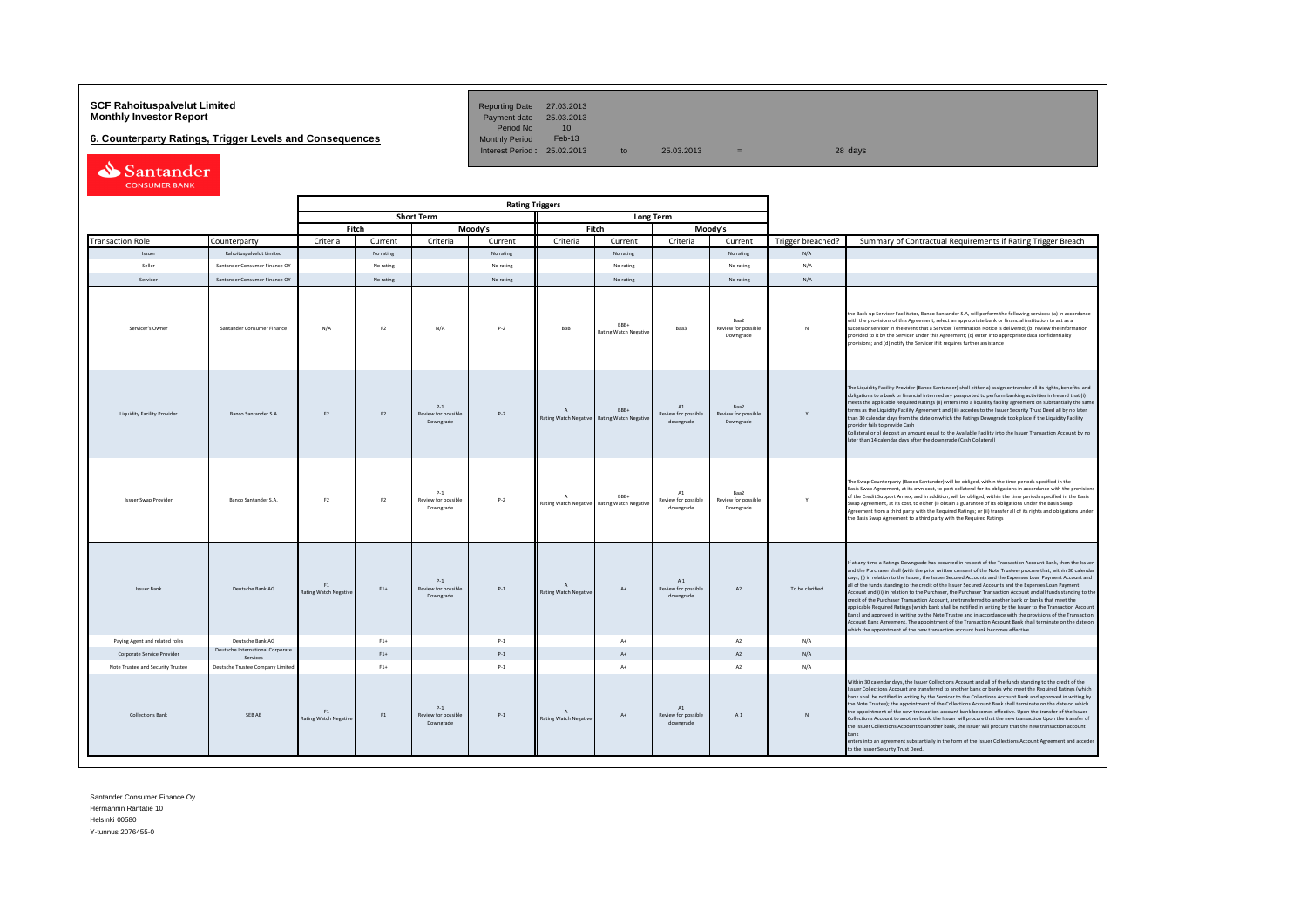| <b>SCF Rahoituspalvelut Limited</b><br><b>Monthly Investor Report</b> | <b>Reporting Date</b><br>Payment date<br>Period No |      | 27.03.2013<br>25.03.2013<br>10 |    |            |     |         |
|-----------------------------------------------------------------------|----------------------------------------------------|------|--------------------------------|----|------------|-----|---------|
| 6.a Original Portfolio Principal Balance                              | <b>Monthly Period</b><br><b>Interest Period</b>    | from | feb. $13$<br>25.02.2013        | to | 25.03.2013 | $=$ | 28 days |
| Santander                                                             |                                                    |      |                                |    |            |     |         |

Average outstanding principal balance: 10 679

|                  | <b>TOTAL</b>           |             |           |                         |         |                              |                     |
|------------------|------------------------|-------------|-----------|-------------------------|---------|------------------------------|---------------------|
|                  | <b>Min</b>             | <b>Max</b>  | <b>No</b> | <b>Original balance</b> | %       | <b>WA months to maturity</b> | <b>WA seasoning</b> |
|                  | $0,00 \in$             | 4 999,99€   | 10 5 69   | 34 014 267              | 7,1%    | 20,3                         | 20,2                |
|                  | 5 000,00 €             | 9 999,99€   | 14 9 62   | 111 330 743             | 23,1%   | 33,3                         | 16,0                |
|                  | 10 000,00€             | 14 999,99 € | 10 4 48   | 127 666 197             | 26,5%   | 40,0                         | 13,1                |
|                  | 15 000,00 €            | 19 999,99€  | 4833      | 83 124 702              | 17,2%   | 44,2                         | 12,1                |
|                  | 20 000,00 €            | 24 999,99€  | 2 0 8 0   | 46 047 406              | 9,6%    | 45,8                         | 10,7                |
| Original balance | 25 000,00 €            | 29 999,99 € | 963       | 26 170 405              | 5,4%    | 46,3                         | 9,8                 |
|                  | 30 000,00 €            | 34 999,99€  | 493       | 15 863 298              | 3,3%    | 46,5                         | 9,7                 |
|                  | 35 000,00 €            | 39 999,99 € | 271       | 10 073 680              | 2,1%    | 45,7                         | 10,4                |
|                  | 40 000,00 €            | 44 999,99 € | 181       | 7 662 654               | 1,6%    | 45,4                         | 9,9                 |
|                  | 45 000,00€             | 49 999,99 € | 99        | 4 678 264               | 1,0%    | 45,7                         | 10,0                |
|                  | 50 000,00 €            | 54 999,99€  | 78        | 4 0 5 6 5 1 8           | 0,8%    | 45,7                         | 9,0                 |
|                  | 55 000,00 €            | 59 999,99 € | 51        | 2927246                 | 0,6%    | 45,7                         | 10,1                |
|                  | 60 000,00 $\epsilon$ + |             | 105       | 8 3 4 2 2 7 8           | 1,7%    | 44,8                         | 9,2                 |
|                  |                        |             |           |                         |         |                              |                     |
|                  | Total                  |             | 45 133    | 481 957 657             | 100,00% | 42,3                         | 11,56               |

Santander Consumer Finance Oy Hermannin Rantatie 10 Helsinki 00580 Y-tunnus 2076455-0

**CONSUMER BANK**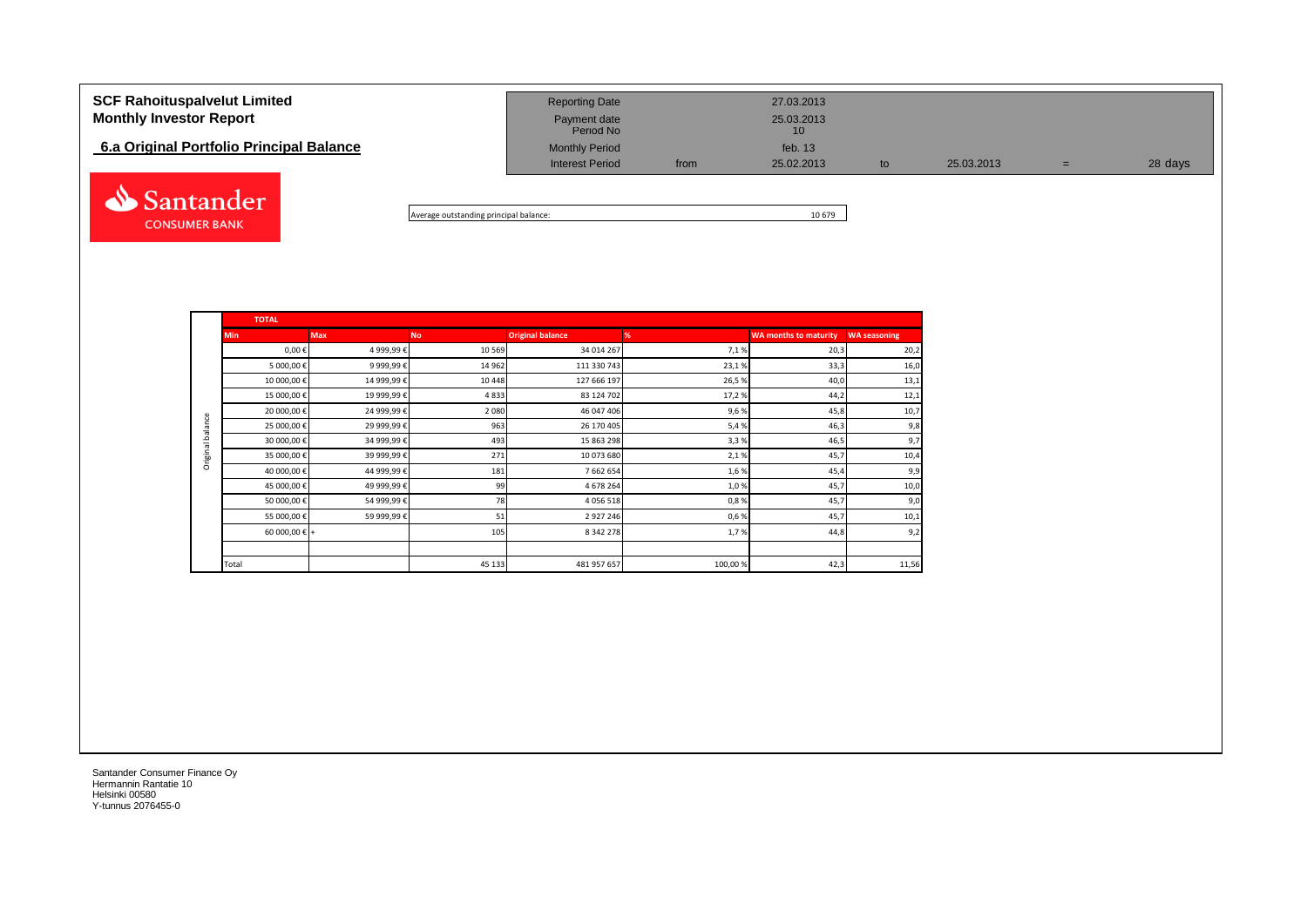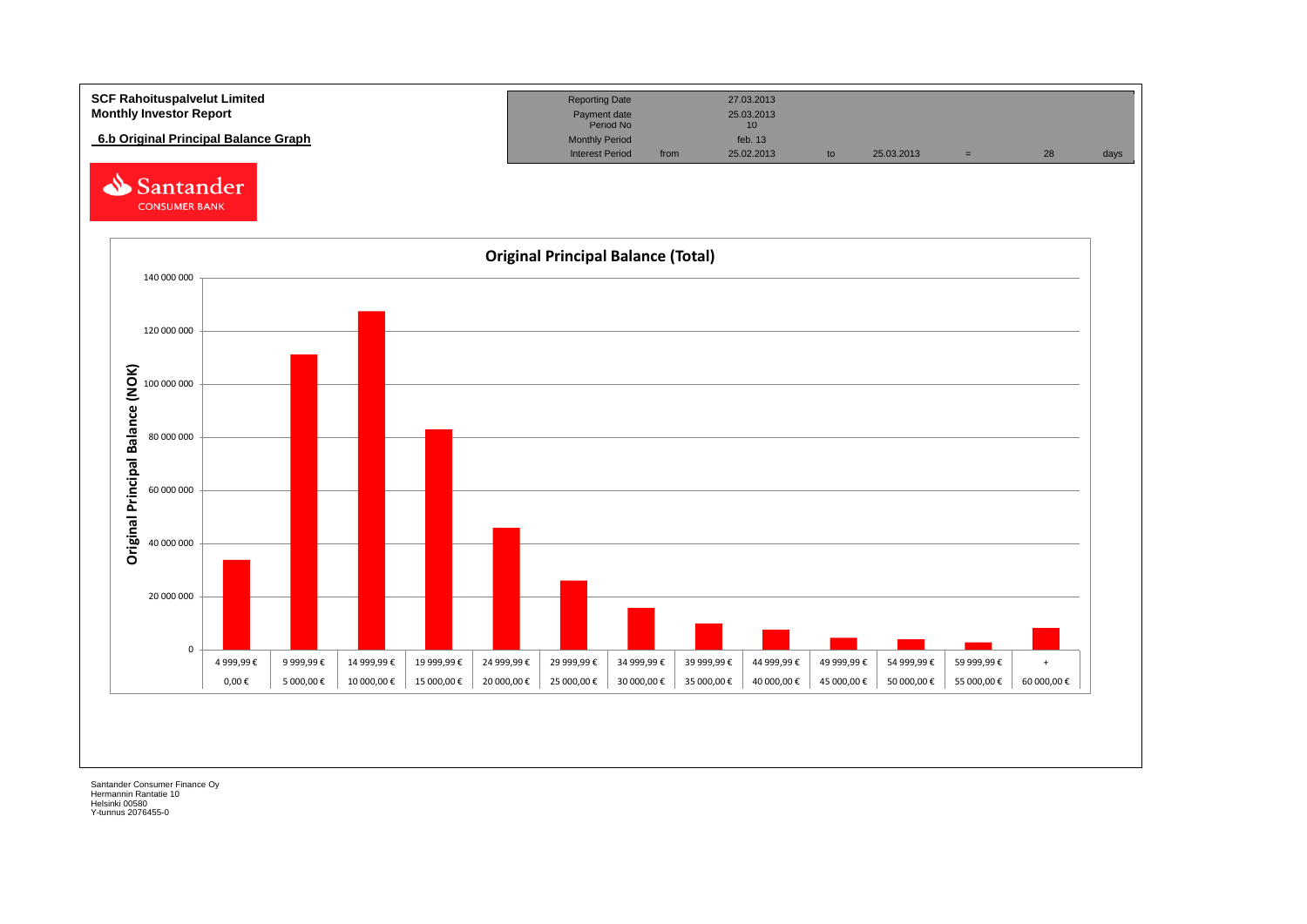## **7.a Outstanding Principal Balance**



| <b>SCF Rahoituspalvelut Limited</b> | <b>Reporting Date</b>     |      | 27.03.2013       |            |     |         |
|-------------------------------------|---------------------------|------|------------------|------------|-----|---------|
| <b>Monthly Investor Report</b>      | Payment date<br>Period No |      | 25.03.2013<br>10 |            |     |         |
| 7.a Outstanding Principal Balance   | <b>Monthly Period</b>     |      | feb. $13$        |            |     |         |
|                                     | <b>Interest Period</b>    | from | 25.02.2013       | 25.03.2013 | $=$ | 28 days |
|                                     |                           |      |                  |            |     |         |

Average amount - all: 8 426

|                     | <b>TOTAL</b>  |            |         |             |                                                     |            |                                 |                     |  |  |  |  |
|---------------------|---------------|------------|---------|-------------|-----------------------------------------------------|------------|---------------------------------|---------------------|--|--|--|--|
|                     | <b>Min</b>    | <b>Max</b> | Νo      |             | <b>Outstanding balance % of Outstanding balance</b> | % of loans | <b>WA</b> months to<br>maturity | <b>WA seasoning</b> |  |  |  |  |
|                     | $0,00 \in$    | 4 999,99€  | 10882   | 30 042 690  | 11,35 %                                             | 34,63%     | 16,9                            | 28,2                |  |  |  |  |
|                     | 5 000,00€     | 9 999,99€  | 11 2 38 | 82 375 653  | 31,12%                                              | 35,77%     | 27,7                            | 24,4                |  |  |  |  |
|                     | 10 000,00€    | 14 999,99€ | 5 3 9 7 | 65 559 511  | 24,76%                                              | 17,18%     | 33,8                            | 22,4                |  |  |  |  |
|                     | 15 000,00€    | 19 999,99€ | 2 1 4 7 | 36 726 928  | 13,87%                                              | 6,83%      | 37,0                            | 20,4                |  |  |  |  |
| Outstanding balance | 20 000,00€    | 24 999,99€ | 883     | 19 638 364  | 7,42%                                               | 2,81%      | 37,4                            | 19,9                |  |  |  |  |
|                     | 25 000,00€    | 29 999,99€ | 398     | 10 853 443  | 4,10%                                               | 1,27%      | 37,5                            | 19,8                |  |  |  |  |
|                     | 30 000,00€    | 34 999,99€ | 185     | 5 977 022   | 2,26%                                               | 0,59%      | 36,9                            | 19,9                |  |  |  |  |
|                     | 35 000,00€    | 39 999,99€ | 124     | 4 639 817   | 1,75%                                               | 0,39%      | 36,9                            | 20,1                |  |  |  |  |
|                     | 40 000,00€    | 44 999,99€ | 56      | 2 377 250   | 0,90%                                               | 0,18%      | 37,1                            | 19,0                |  |  |  |  |
|                     | 45 000,00€    | 49 999,99€ | 34      | 1609768     | 0,61%                                               | 0,11%      | 37,2                            | 19,2                |  |  |  |  |
|                     | 50 000,00€    | 54 999,99€ | 22      | 1 145 985   | 0,43%                                               | 0,07%      | 36,2                            | 19,9                |  |  |  |  |
|                     | 55 000,00€    | 59 999,99€ | 13      | 749 223     | 0,28%                                               | 0,04%      | 36,0                            | 18,8                |  |  |  |  |
|                     | 60 000,00 € + |            | 41      | 3 046 248   | 1,15 %                                              | 0,13%      | 35,7                            | 19,3                |  |  |  |  |
|                     |               |            |         |             |                                                     |            |                                 |                     |  |  |  |  |
|                     | Total         |            | 31 4 20 | 264 741 902 | 100,0%                                              | 100,0%     | 31,1                            | 22,9                |  |  |  |  |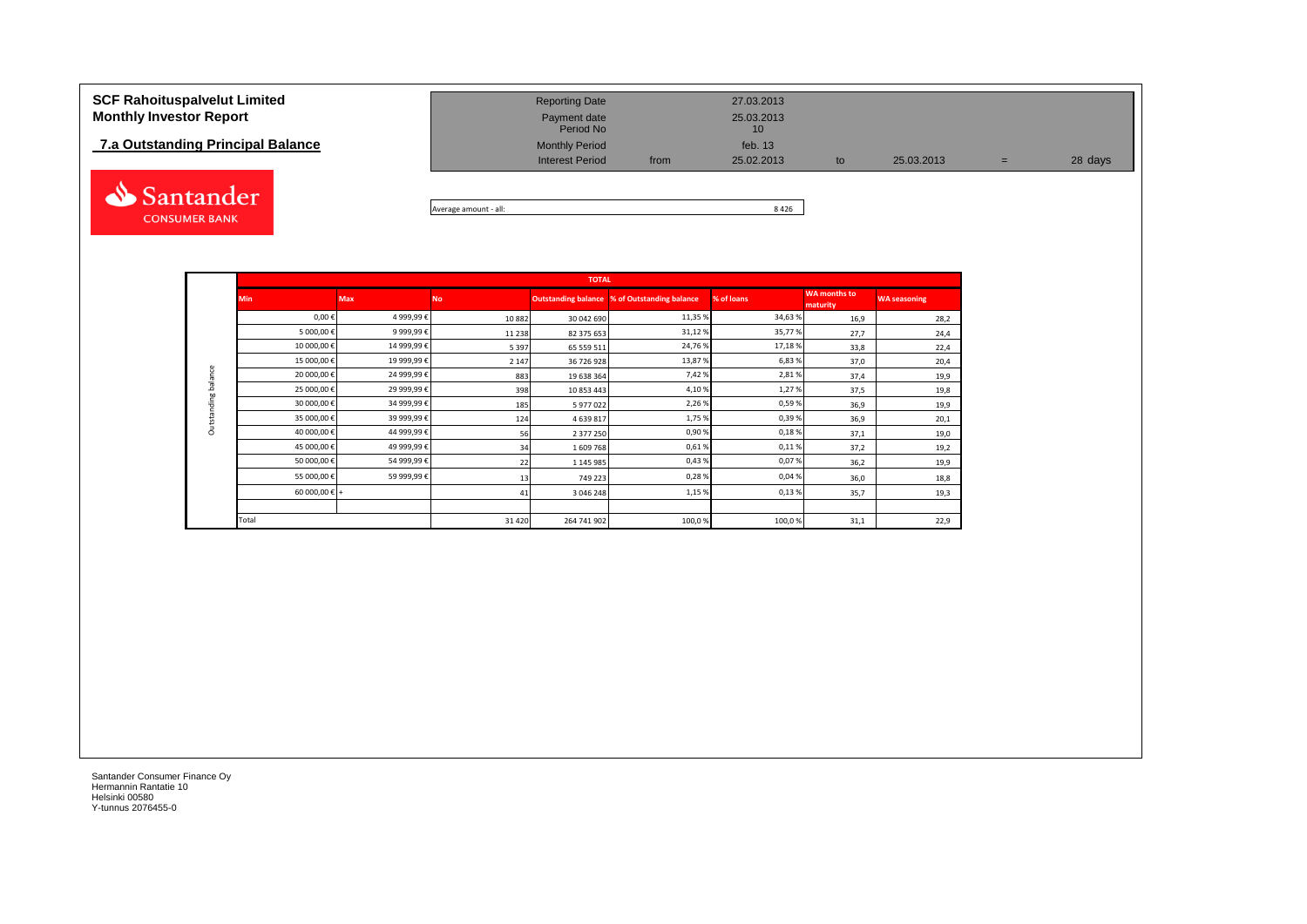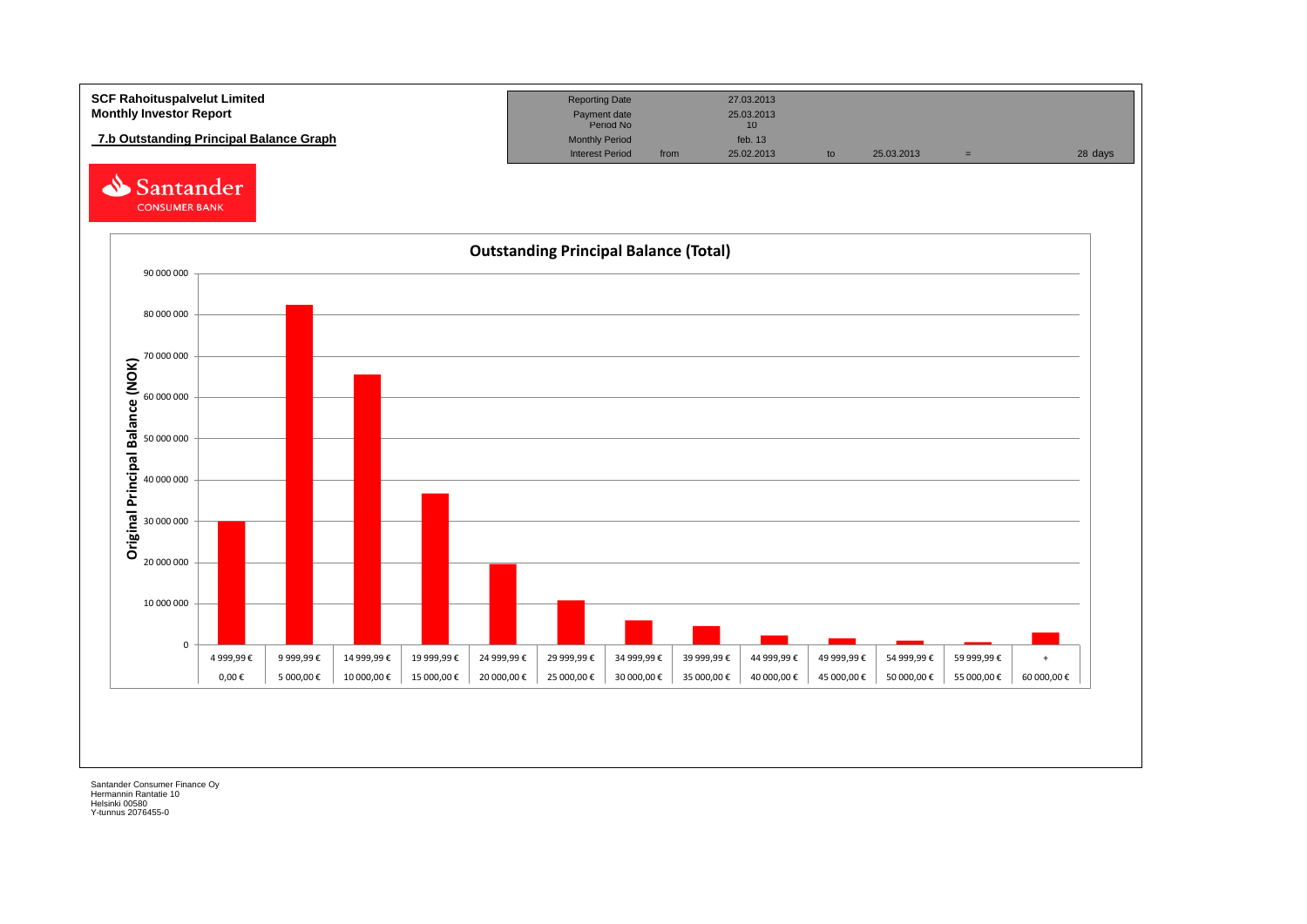### **SCF Rahoituspalvelut Limited Monthly Investor Report**

## **8.a Geographical Distribution**



| <b>Reporting Date</b>     |      | 27.03.2013       |            |   |         |
|---------------------------|------|------------------|------------|---|---------|
| Payment date<br>Period No |      | 25.03.2013<br>10 |            |   |         |
| <b>Monthly Period</b>     |      | feb. $13$        |            |   |         |
| <b>Interest Period</b>    | from | 25.02.2013       | 25.03.2013 | = | 30 days |

|                           |           |                            | <b>TOTAL</b>             |            |                              |                     |
|---------------------------|-----------|----------------------------|--------------------------|------------|------------------------------|---------------------|
| <b>District</b>           | <b>No</b> | <b>Outstanding balance</b> | % of Outstanding balance | % of Loans | <b>WA months to maturity</b> | <b>WA seasoning</b> |
| Central Finland           | 3570      | 29 226 232                 | 11,04 %                  | 11,36 %    | 31,3                         | 22,6                |
| Eastern Finland           | 819       | 6 5 10 9 78                | 2,46 %                   | 2,61%      | 30,6                         | 23,1                |
| East Tavastia             | 1969      | 16 411 335                 | 6,20%                    | 6,27%      | 31,7                         | 23,0                |
| Greater Helsinki<br>Ë     | 7373      | 66 758 066                 | 25,22%                   | 23,47%     | 31,0                         | 22,8                |
| Northern Finland<br>dist. | 2 3 4 3   | 20 621 878                 | 7,79%                    | 7,46%      | 32,4                         | 22,2                |
| Northern Savonia          | 1027      | 7652203                    | 2,89%                    | 3,27%      | 30,1                         | 22,7                |
| 굠<br>Ostrobothnia         | 1943      | 15 870 244                 | 5,99%                    | 6,18%      | 29,3                         | 23,4                |
| South-Eastern Fi          | 1719      | 14 440 338                 | 5,45 %                   | 5,47%      | 31,5                         | 22,5                |
| South-Western Fi          | 3 3 9 5   | 27 539 446                 | 10,40 %                  | 10,81%     | 30,8                         | 22,8                |
| Uusimaa                   | 4 2 7 9   | 34 350 408                 | 12,98 %                  | 13,62%     | 31,0                         | 24,1                |
| Western Tavastia          | 2983      | 25 360 773                 | 9,58%                    | 9,49%      | 31,1                         | 22,5                |
|                           |           |                            |                          |            |                              |                     |
| Total                     | 31 4 20   | 264 741 902                | 100,0%                   | 100,00%    | 31,0                         | 22,9                |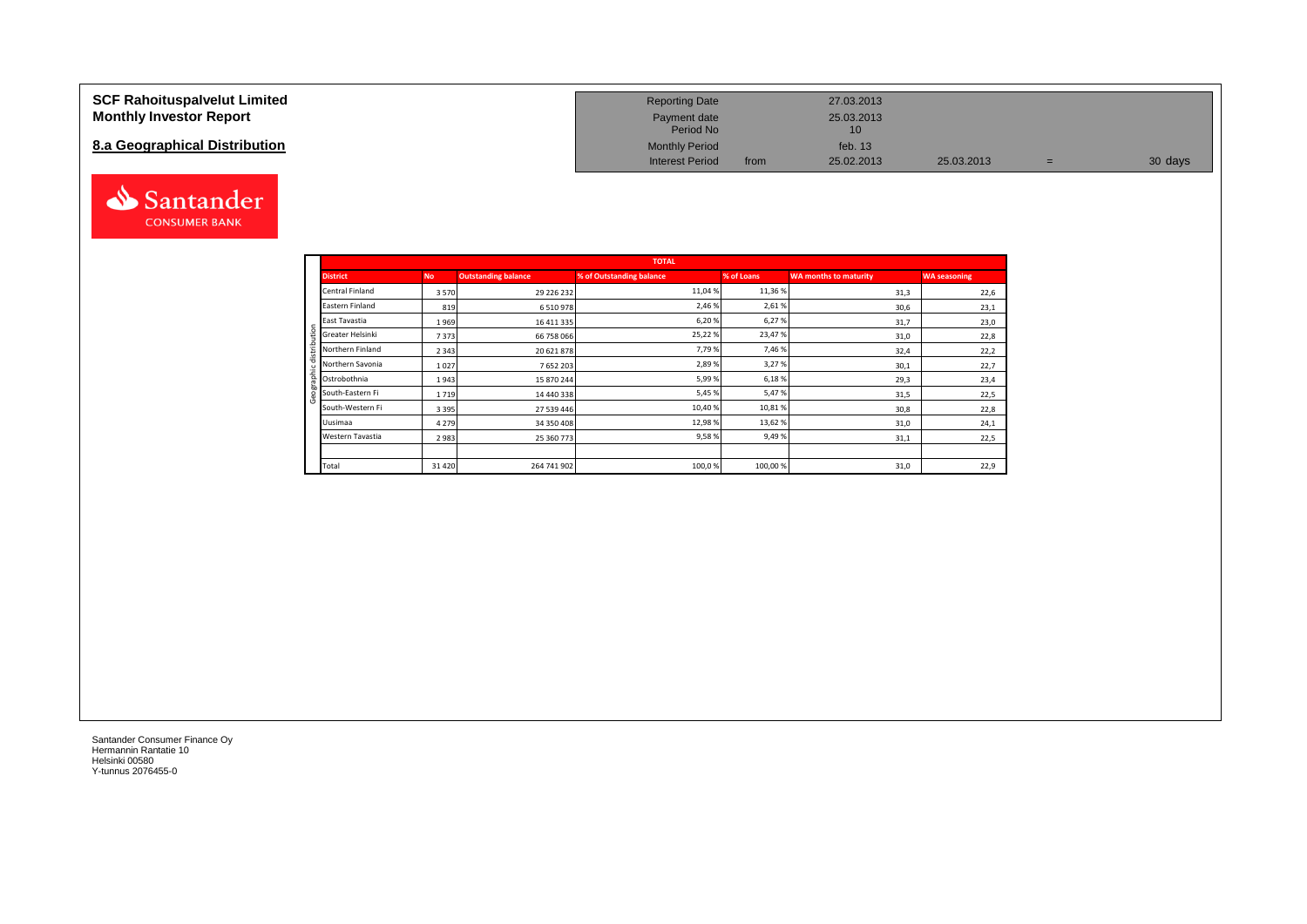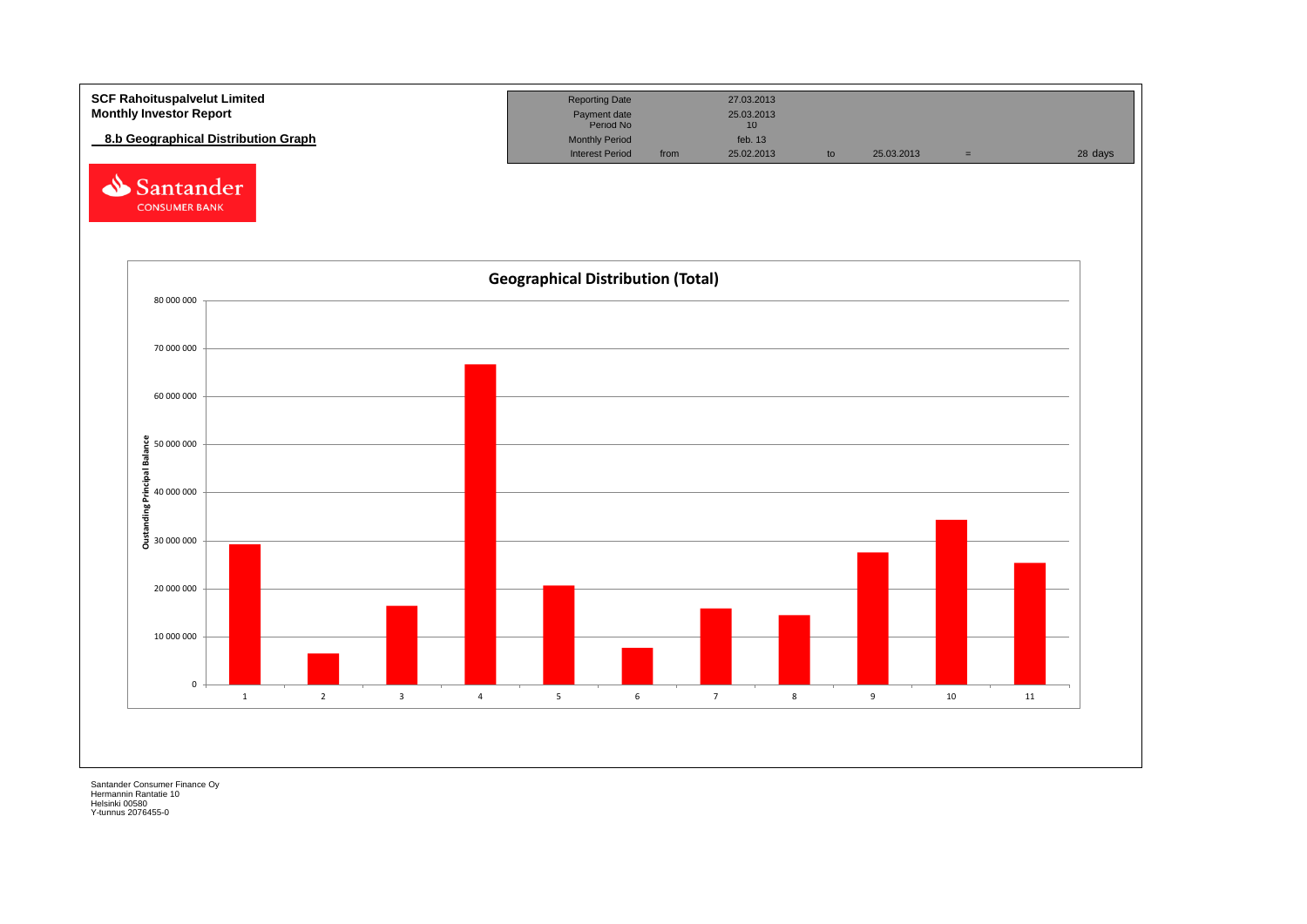#### **SCF Rahoituspalvelut Limited Reporting Date 27.03.2013 Reporting Date 27.03.2013 Monthly Investor Report Payment date** 25.03.2013 Payment date<br>
Period No 10<br>
10 **9.a Interest Rate 13 Monthly Period 13 Monthly Period 13 Monthly Period 14 Monthly Period 13 Interest Period 15.02.2013** Interest Period from 25.02.2013 to 25.03.2013 = 28 days



|              |           |         |           | <b>TOTAL</b>               |                                          |                              |                     |
|--------------|-----------|---------|-----------|----------------------------|------------------------------------------|------------------------------|---------------------|
|              | $Min(>=)$ | Max (<) | <b>No</b> | <b>Outstanding balance</b> | % of total<br><b>Outstanding balance</b> | <b>WA months to maturity</b> | <b>WA seasoning</b> |
|              |           | 1%      | 1 2 1 7   | 9 5 3 9 1 4 8              | 3,60 %                                   | 21,0                         | 17,2                |
|              | 1%        | 2%      | 2674      | 17 774 612                 | 6,71%                                    | 25,4                         | 22,8                |
| distribution | 2 %       | 4 %     | 5836      | 53 598 288                 | 20,25 %                                  | 31,2                         | 22,9                |
|              | 4 %       | 6%      | 14 9 32   | 137 711 825                | 52,02%                                   | 32,5                         | 23,0                |
|              | 6 %       | 8%      | 6719      | 45 885 663                 | 17,33 %                                  | 31,0                         | 23,9                |
| ă            | 8%        | 10%     | 42        | 232 367                    | 0,09%                                    | 29,7                         | 23,5                |
| Inter        | 10%       | 12%     |           |                            | 0,00%                                    |                              |                     |
|              | 12%       | 14 %    |           |                            | 0,00%                                    |                              |                     |
|              | 14 %      | 16 %    |           |                            | 0,00%                                    |                              |                     |
|              | 16%       | 18%     |           |                            | 0,00%                                    |                              |                     |
|              |           |         |           |                            |                                          |                              |                     |
|              | Total     |         | 31 4 20   | 264 741 902                | 100,00 %                                 | 28,5                         | 22,2                |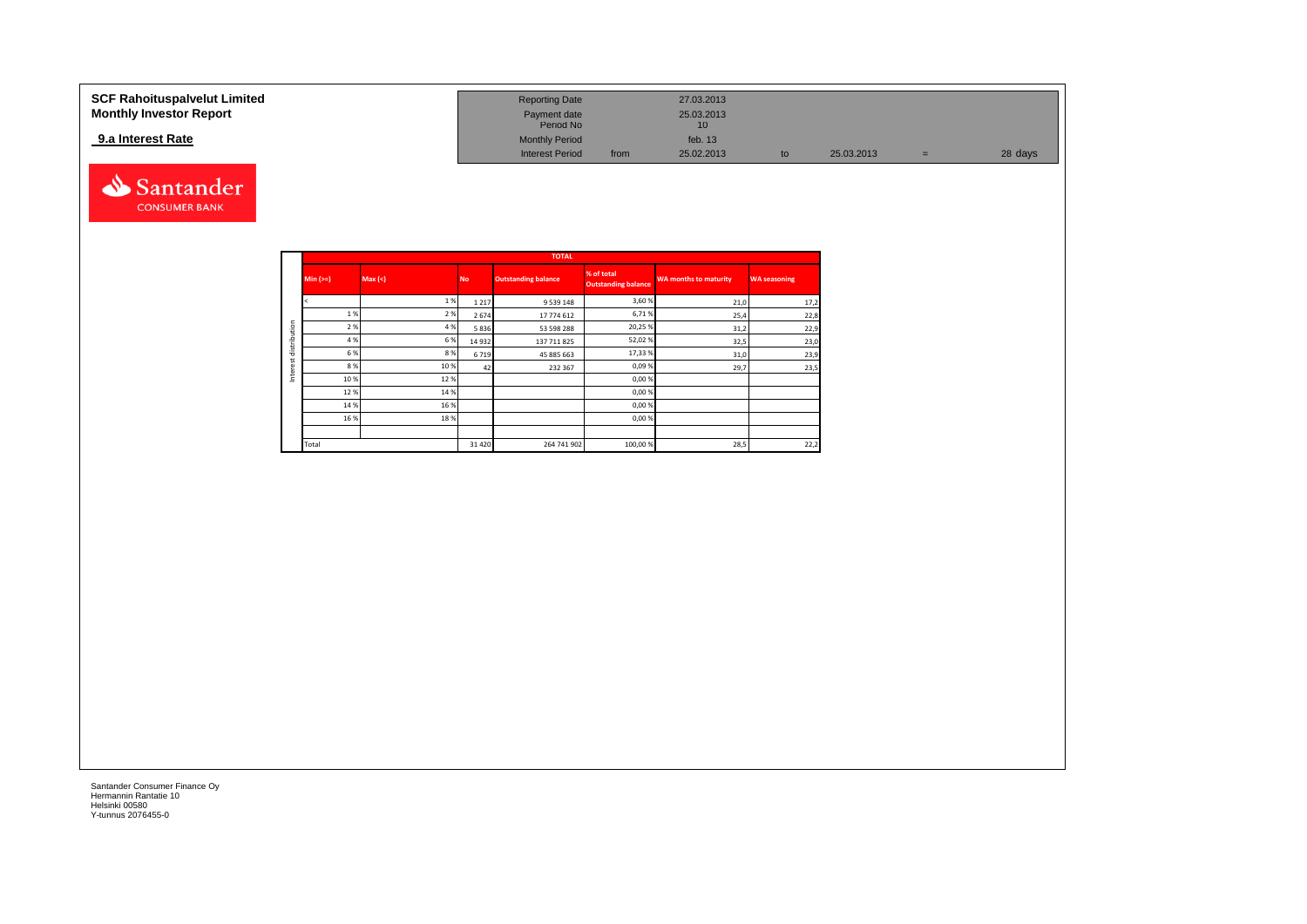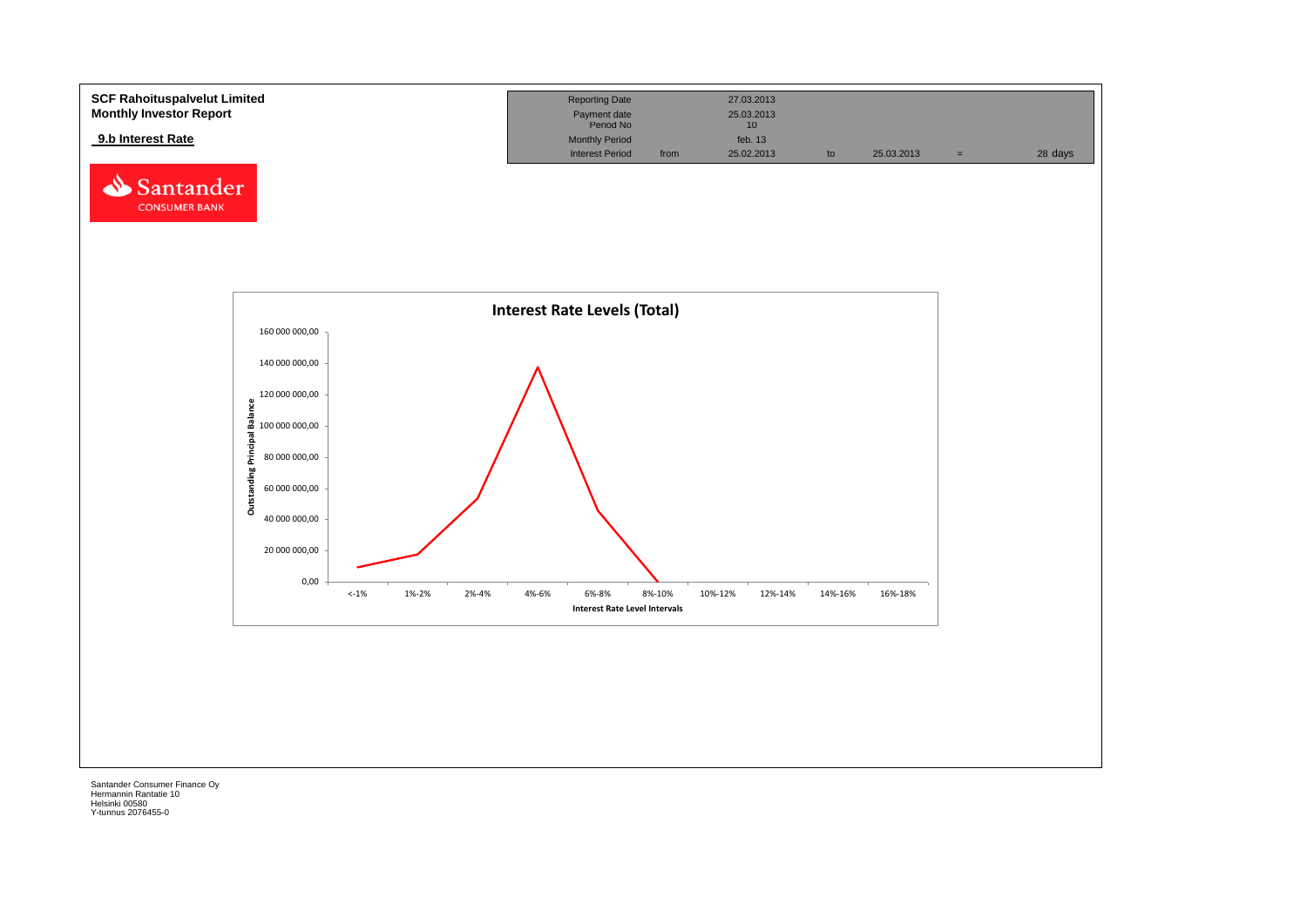| <b>SCF Rahoituspalvelut Limited</b><br><b>Monthly Investor Report</b> | <b>Reporting Date</b><br>Payment date<br>Period No |      | 27.03.2013<br>25.03.2013<br>10 |    |            |     |         |
|-----------------------------------------------------------------------|----------------------------------------------------|------|--------------------------------|----|------------|-----|---------|
| 10.a Remaining Terms                                                  | <b>Monthly Period</b>                              |      | feb. $13$                      |    |            |     |         |
|                                                                       | <b>Interest Period</b>                             | from | 25.02.2013                     | to | 25.03.2013 | $=$ | 28 days |



|                     |            |            |           | <b>TOTAL</b>               |         |                              |                     |
|---------------------|------------|------------|-----------|----------------------------|---------|------------------------------|---------------------|
|                     | <b>Min</b> | <b>Max</b> | <b>No</b> | <b>Outstanding balance</b> | %       | <b>WA months to maturity</b> | <b>WA seasoning</b> |
|                     |            |            | 343       | 344 308                    | 0,13%   | 0,0                          | 50,0                |
|                     |            | 12         | 5 8 0 8   | 16 703 304                 | 6,31%   | 7,8                          | 34,9                |
|                     | 13         | 24         | 9442      | 60 548 994                 | 22,87%  | 19,4                         | 27,2                |
|                     | 25         | 36         | 8598      | 84 921 952                 | 32,08%  | 30,7                         | 24,7                |
| maturity            | 37         | 48         | 7 200     | 101 722 895                | 38,42%  | 42,2                         | 16,8                |
|                     | 49         | 60         | 29        | 500 449                    | 0,19%   | 50,6                         | 15,2                |
| 5                   | 61         | 72         |           |                            | 0,00%   |                              |                     |
| Months <sup>-</sup> | 73         | 84         |           |                            | 0,00%   |                              |                     |
|                     | 85         | 96         |           |                            | 0,00%   |                              |                     |
|                     | 97         | 108        |           |                            | 0,00%   |                              |                     |
|                     | 109        | 120        |           |                            | 0,00%   |                              |                     |
|                     | 121 >      |            |           |                            | 0,00%   |                              |                     |
|                     |            |            |           |                            |         |                              |                     |
|                     | Total      |            | 31 4 20   | 264 741 902                | 100,00% | 30,1                         | 23,8                |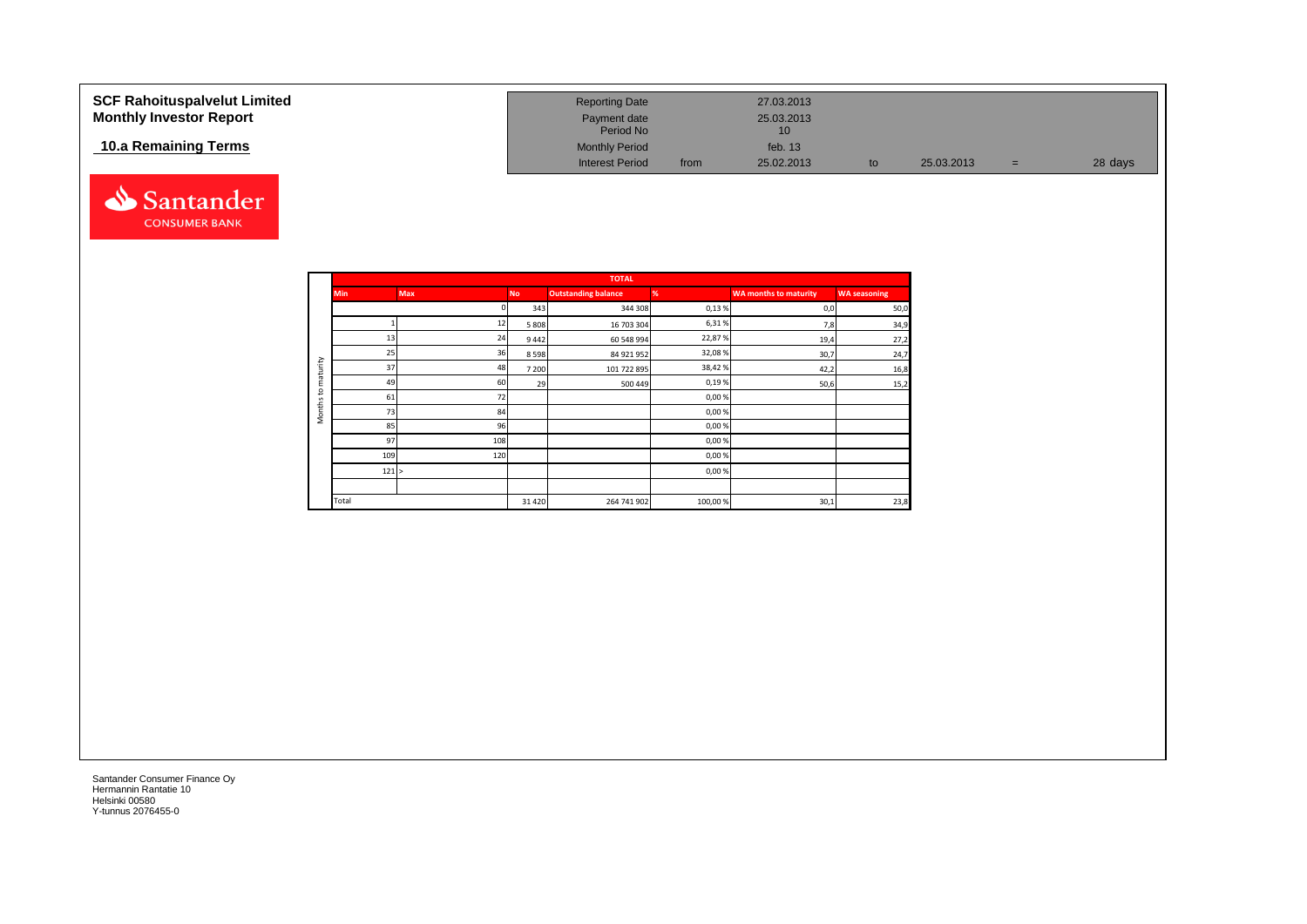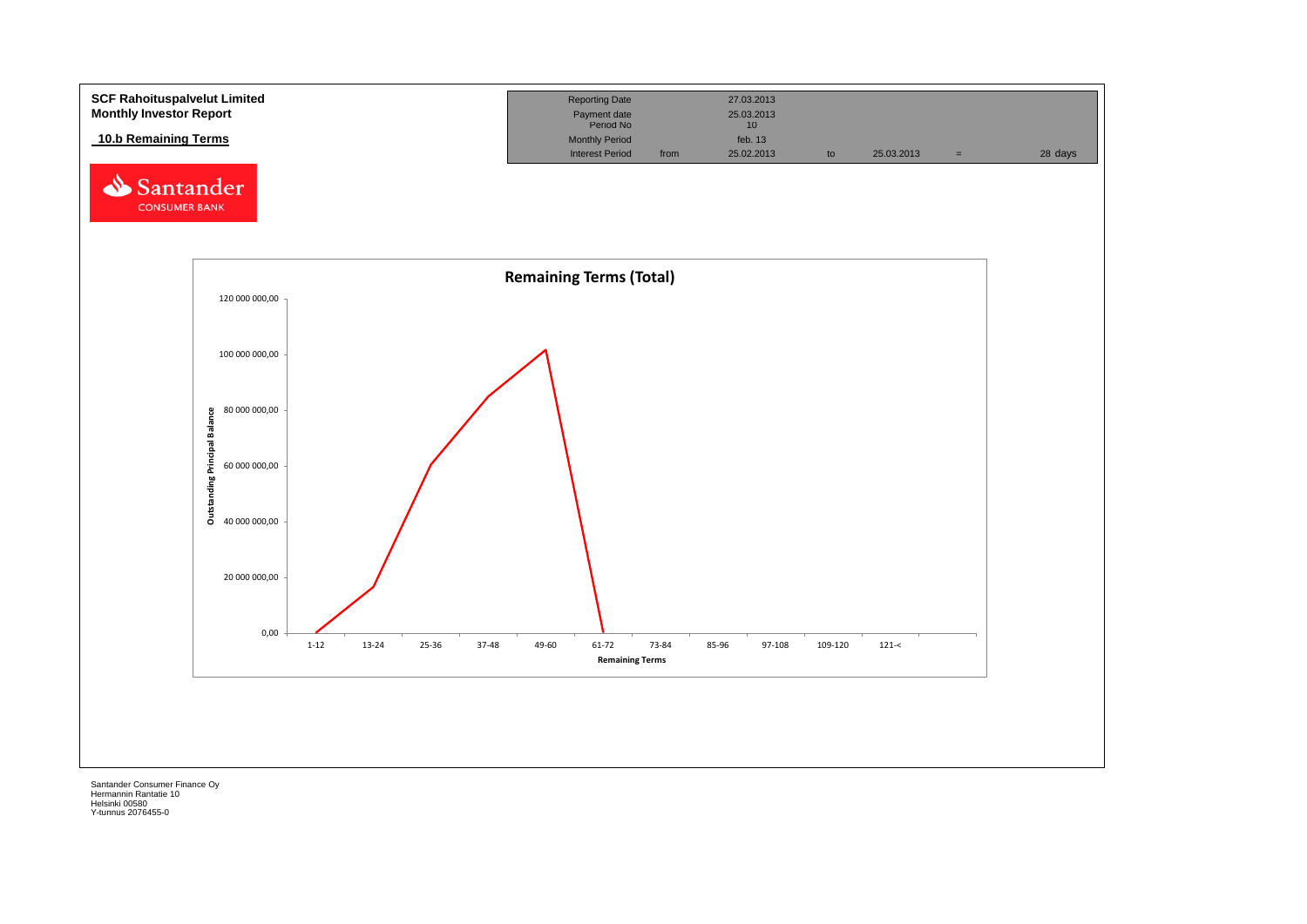| <b>SCF Rahoituspalvelut Limited</b><br><b>Monthly Investor Report</b> | <b>Reporting Date</b><br>Payment date<br>Period No |      | 27.03.2013<br>25.03.2013<br>10 |    |            |     |         |
|-----------------------------------------------------------------------|----------------------------------------------------|------|--------------------------------|----|------------|-----|---------|
| 11.a Seasoning                                                        | <b>Monthly Period</b>                              |      | feb. $13$                      |    |            |     |         |
|                                                                       | <b>Interest Period</b>                             | from | 25.02.2013                     | to | 25.03.2013 | $=$ | 28 days |

|                               |            |            |         | <b>TOTAL</b>               |                                    |                       |                     |
|-------------------------------|------------|------------|---------|----------------------------|------------------------------------|-----------------------|---------------------|
|                               | <b>Min</b> | <b>Max</b> | No.     | <b>Outstanding balance</b> | % of Outstanding<br><b>Balance</b> | WA months to maturity | <b>WA seasoning</b> |
|                               |            |            | 1 3 9 5 | 16 502 188                 | 6,23%                              | 40,0                  | 11,8                |
| $\boldsymbol{\varkappa}$<br>ਠ |            | 24         | 16 15 2 | 157 766 381                | 59,59%                             | 34,7                  | 18,2                |
| C<br>≘                        | 25         | 36         | 9 3 0 7 | 67 936 530                 | 25,66%                             | 25,7                  | 29,6                |
| $\circ$<br>v                  | 37         | 48         | 3 3 7 7 | 17 907 249                 | 6,76%                              | 17,0                  | 41,0                |
| ∸                             | 49         | 60         | 1 1 6 4 | 4 4 9 3 5 3 0              | 1,70%                              | 7,1                   | 53,7                |
| $\circ$                       | 61         |            |         | 136 025                    | 0,05%                              | 11,1                  | 62,7                |
|                               | 72         | 84         |         |                            |                                    |                       |                     |
|                               | 85         | 96         |         |                            |                                    |                       |                     |
|                               |            |            |         |                            |                                    |                       |                     |
|                               |            |            | 31 4 20 | 264 741 902                | 100 %                              | 22,6                  | 36,2                |

Santander **CONSUMER BANK**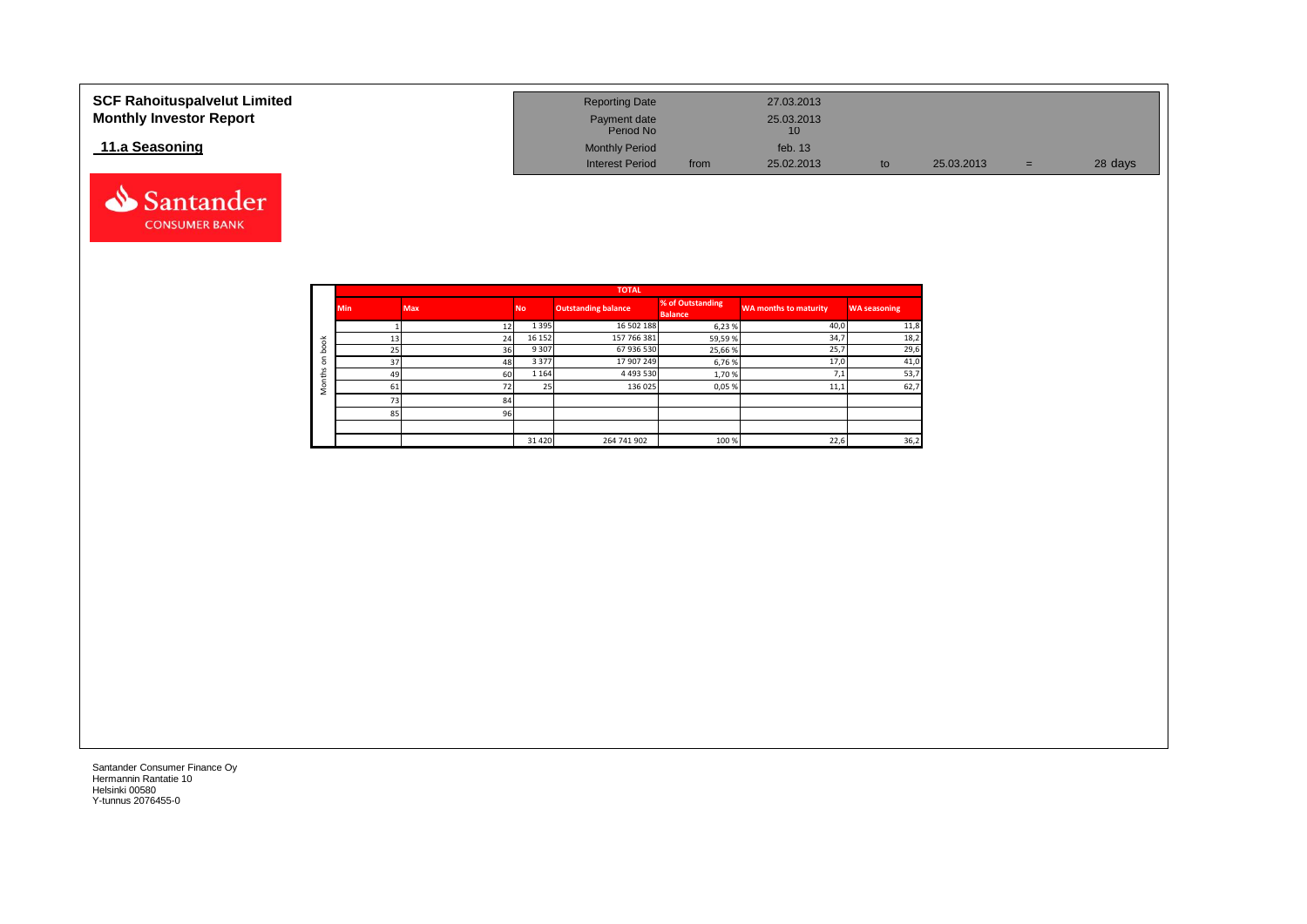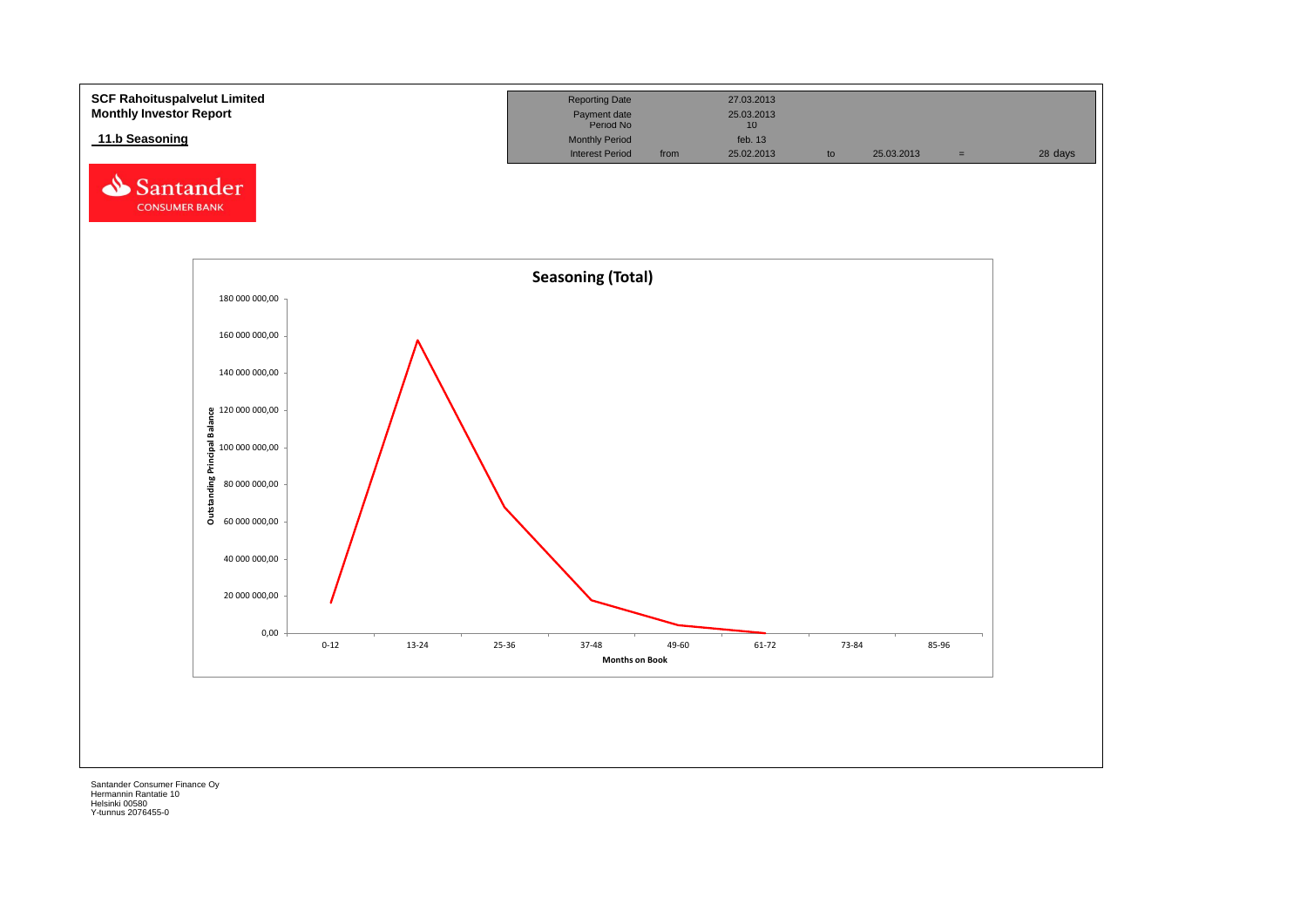| <b>SCF Rahoituspalvelut Limited</b><br><b>Monthly Investor Report</b> | <b>Reporting Date</b><br>Payment date<br>Period No |      | 27.03.2013<br>25.03.2013<br>10 |            |     |         |
|-----------------------------------------------------------------------|----------------------------------------------------|------|--------------------------------|------------|-----|---------|
| 13.a Balloon Ioans                                                    | <b>Monthly Period</b><br><b>Interest Period</b>    | from | feb. $13$<br>25.02.2013        | 25.03.2013 | $=$ | 28 days |



Santander **CONSUMER BANK**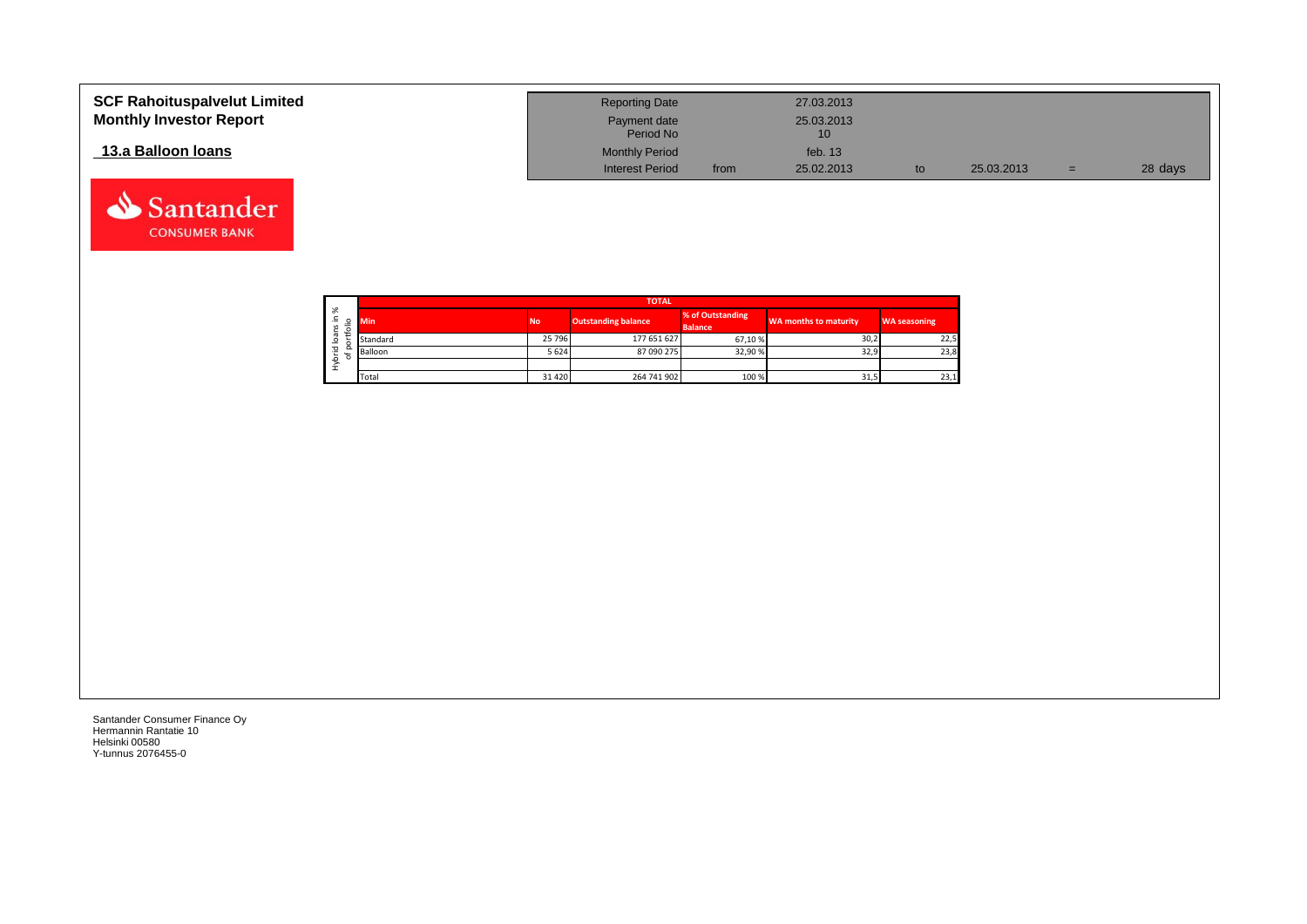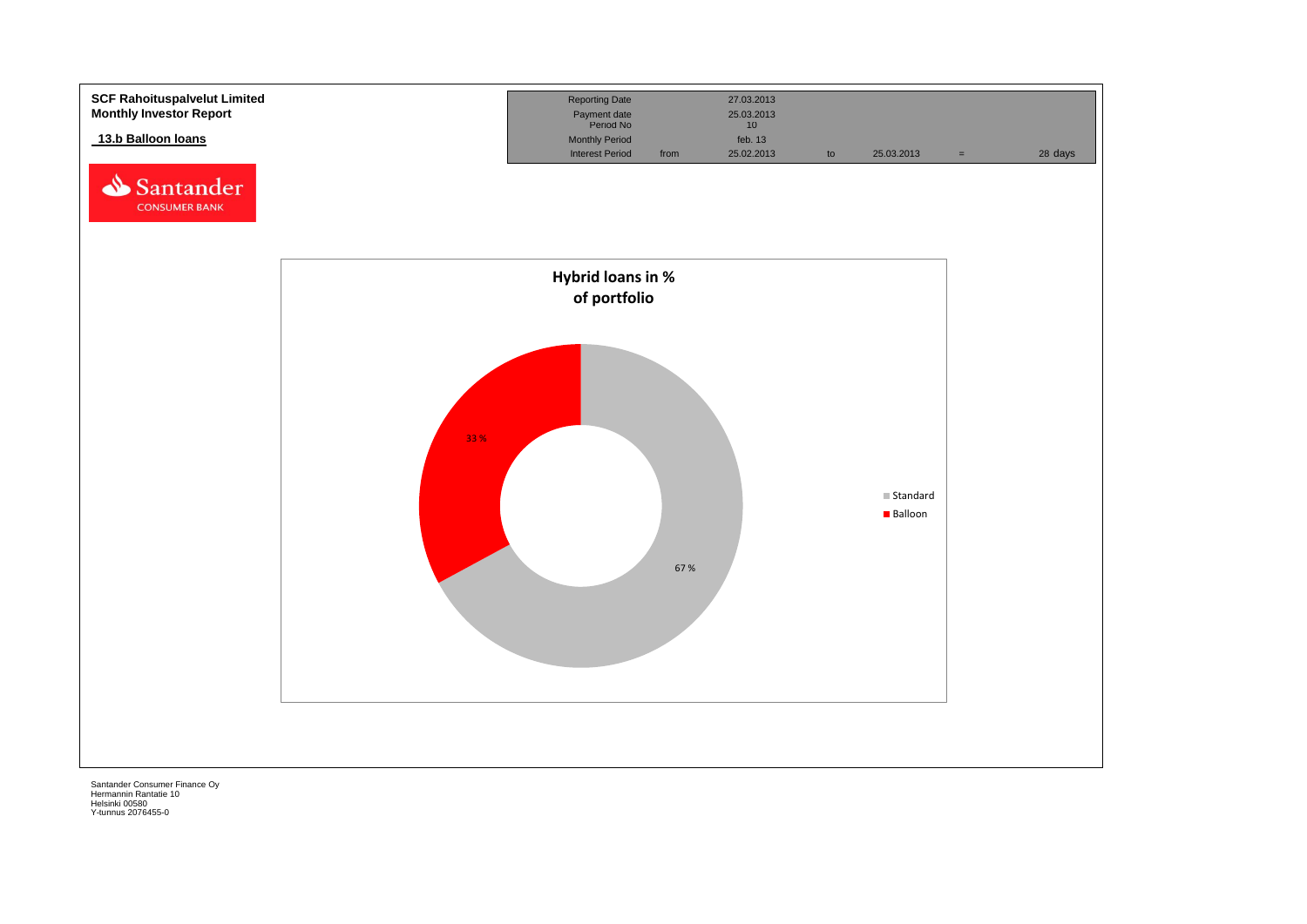| <b>SCF Rahoituspalvelut Limited</b> | <b>Reporting Date</b>     |      | 27.03.2013       |            |     |         |
|-------------------------------------|---------------------------|------|------------------|------------|-----|---------|
| <b>Monthly Investor Report</b>      | Payment date<br>Period No |      | 25.03.2013<br>10 |            |     |         |
| 14.a # loans per borrower           | <b>Monthly Period</b>     |      | feb. 13          |            |     |         |
|                                     | <b>Interest Period</b>    | from | 25.02.2013       | 25.03.2013 | $=$ | 28 days |



|          |                              | <b>TOTAL</b>                   |                            |          |
|----------|------------------------------|--------------------------------|----------------------------|----------|
|          | <b>Total number of loans</b> | <b>Total number of debtors</b> | <b>Outstanding balance</b> | %        |
|          |                              | 30 963                         | 259 039 361                | 97,8%    |
|          |                              | 207                            | 5 078 213                  | 1,9%     |
| ৯<br>row |                              | 12                             | 612 066                    | 0,2%     |
| bor      |                              |                                | 12 2 63                    | 0,0%     |
| per      |                              |                                |                            |          |
|          |                              |                                |                            |          |
| #loans   |                              |                                |                            |          |
|          |                              |                                |                            |          |
|          |                              |                                |                            |          |
|          |                              |                                |                            |          |
|          | Total                        | 31 183                         | 264 741 902                | 100,00 % |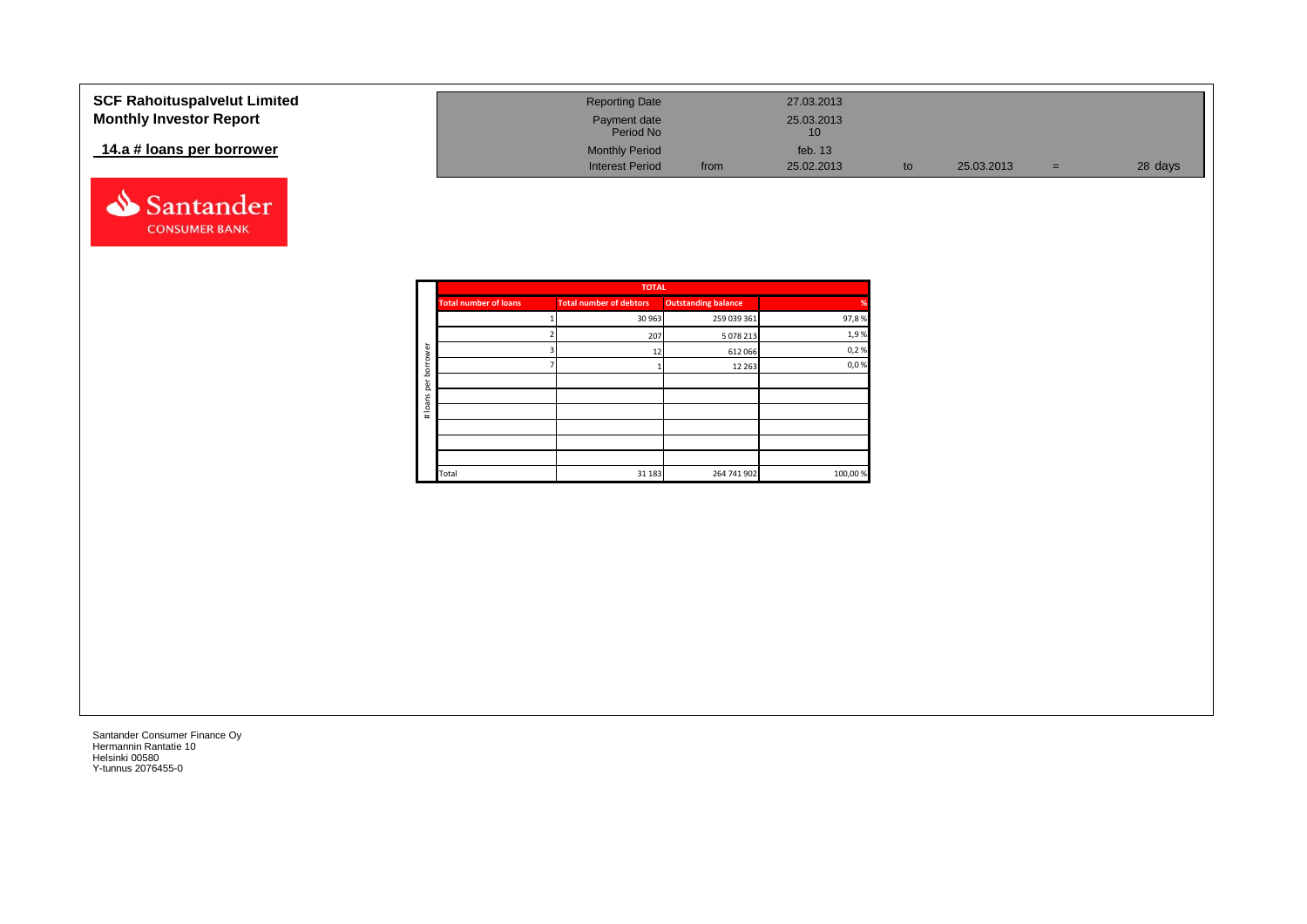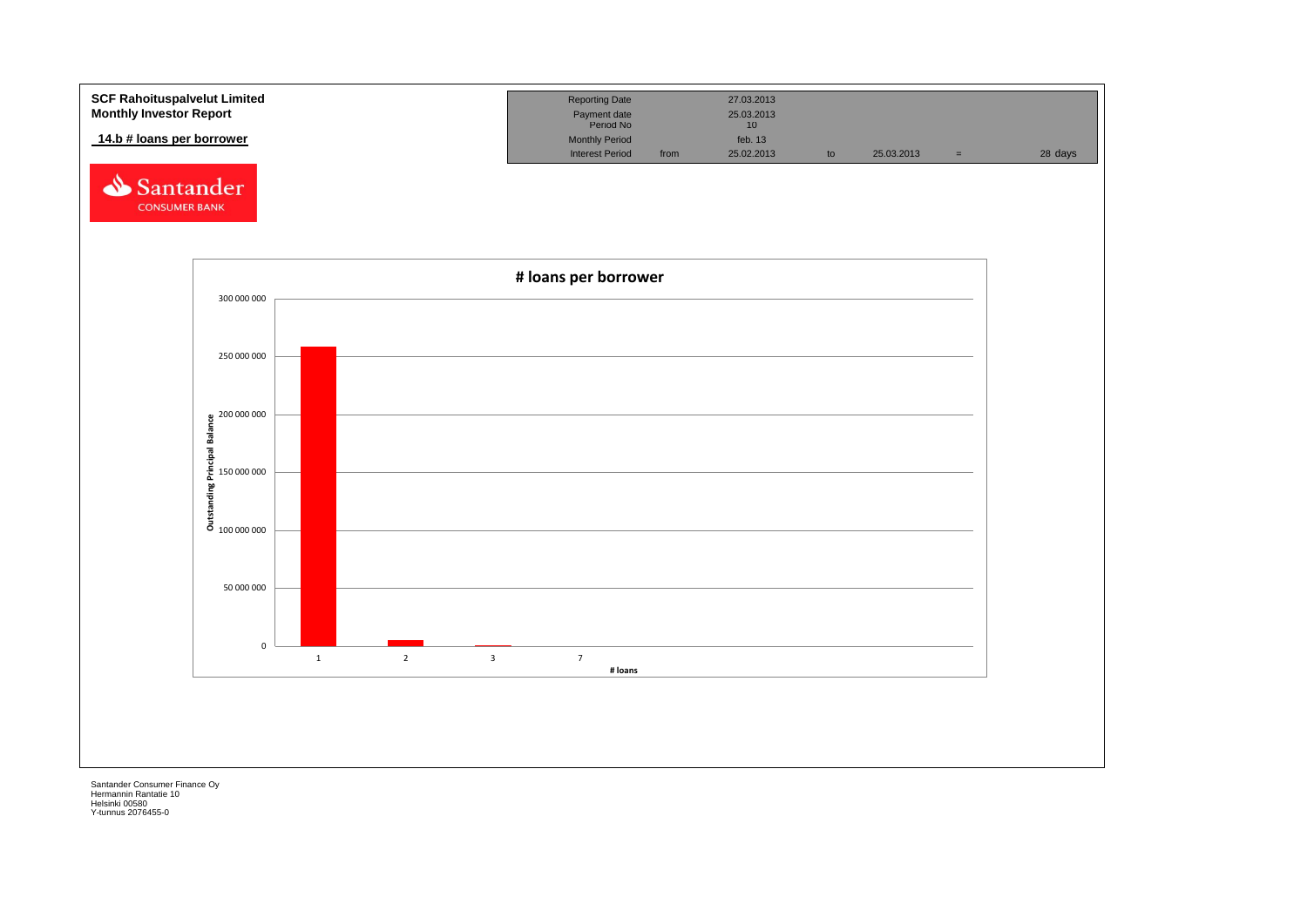| <b>SCF Rahoituspalvelut Limited</b> |
|-------------------------------------|
| <b>Monthly Investor Report</b>      |

## **15.a Amortization Profile**



| <b>SCF Rahoituspalvelut Limited</b> | <b>Reporting Date</b>     |      | 27.03.2013                    |    |            |     |         |
|-------------------------------------|---------------------------|------|-------------------------------|----|------------|-----|---------|
| <b>Monthly Investor Report</b>      | Payment date<br>Period No |      | 25.03.2013<br>10 <sup>1</sup> |    |            |     |         |
| 15.a Amortization Profile           | <b>Monthly Period</b>     |      | feb. $13$                     |    |            |     |         |
|                                     | <b>Interest Period</b>    | from | 25.02.2013                    | to | 25.03.2013 | $=$ | 28 days |

| <b>TOTAL</b>             |    |                        |                        |                     |                 |        |            |
|--------------------------|----|------------------------|------------------------|---------------------|-----------------|--------|------------|
| <b>Period</b>            |    | <b>Opening Balance</b> | <b>Closing Balance</b> | <b>Amortization</b> | <b>Interest</b> | Yield  | Percentage |
|                          |    |                        |                        |                     |                 |        |            |
|                          |    | 264 741 902            | 255 853 699            | 8888203             | 1 140 380       | 4,86 % | 96,64%     |
|                          |    | 255 853 699            | 247 055 447            | 8798252             | 1 102 460       | 4,86 % | 93,32%     |
|                          |    | 247 055 447            | 238 379 228            | 8676219             | 1 0 6 4 9 0 2   | 4,86 % | 90,04%     |
|                          |    | 238 379 228            | 229 790 646            | 8 5 8 8 5 8 2       | 1 028 020       | 4,87%  | 86,80%     |
|                          |    | 229 790 646            | 221 303 119            | 8 4 8 7 5 2 7       | 991 535         | 4,87%  | 83,59%     |
|                          |    | 221 303 119            | 212 840 963            | 8 4 6 2 1 5 6       | 955 359         | 4,87%  | 80,40%     |
| periods)                 |    | 212 840 963            | 204 749 938            | 8091026             | 919 293         | 4,87%  | 77,34%     |
| $\mathbb{S}^2$<br>(first |    | 204 749 938            | 196 664 994            | 8084944             | 885 007         | 4,88%  | 74,29%     |
|                          |    | 196 664 994            | 188 753 968            | 7911025             | 850 609         | 4,88%  | 71,30%     |
|                          | 10 | 188 753 968            | 180 977 326            | 7776642             | 817050          | 4,89%  | 68,36%     |
|                          | 11 | 180 977 326            | 173 364 702            | 7612624             | 784 180         | 4,89%  | 65,48%     |
|                          | 12 | 173 364 702            | 165 755 785            | 7608917             | 752 237         | 4,90%  | 62,61%     |
|                          | 13 | 165 755 785            | 158 155 019            | 7600766             | 720 486         | 4,91%  | 59,74%     |
|                          | 14 | 158 155 019            | 150 834 475            | 7320544             | 689 072         | 4,92%  | 56,97%     |
|                          | 15 | 150 834 475            | 143 420 711            | 7413764             | 658 767         | 4,93%  | 54,17%     |
|                          | 16 | 143 420 711            | 136 172 630            | 7 248 081           | 628 144         | 4,94 % | 51,44%     |
|                          | 17 | 136 172 630            | 128 929 722            | 7 242 908           | 598 285         | 4,96 % | 48,70%     |
|                          | 18 | 128 929 722            | 121 932 086            | 6997636             | 568 341         | 4,98%  | 46,06%     |
|                          | 19 | 121 932 086            | 115 282 899            | 6649187             | 539 575         | 4,99%  | 43,55%     |
|                          | 20 | 115 282 899            | 108 679 600            | 6 603 299           | 511 637         | 5,01%  | 41,05%     |
|                          |    |                        |                        |                     |                 |        |            |
|                          |    |                        |                        |                     |                 |        |            |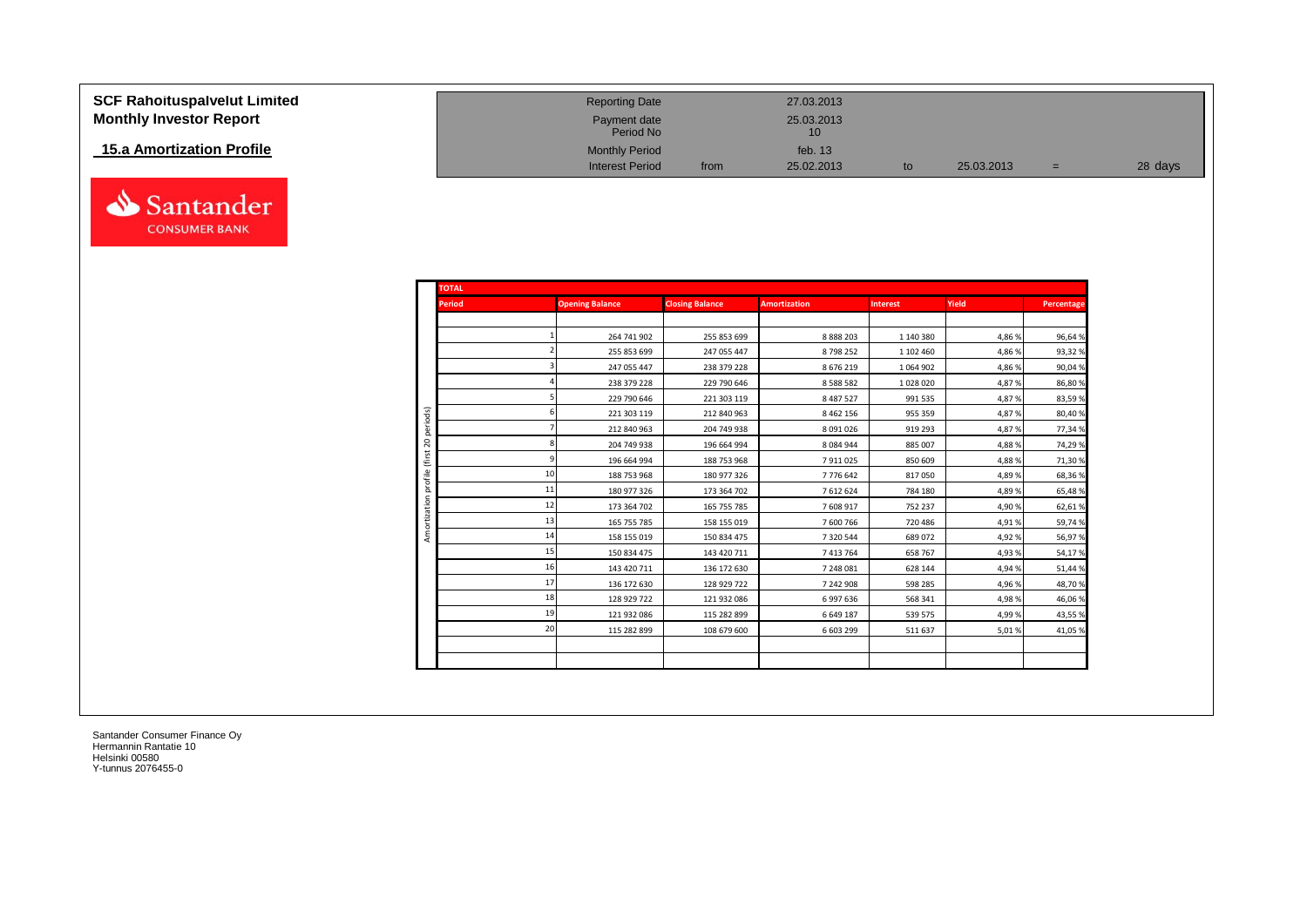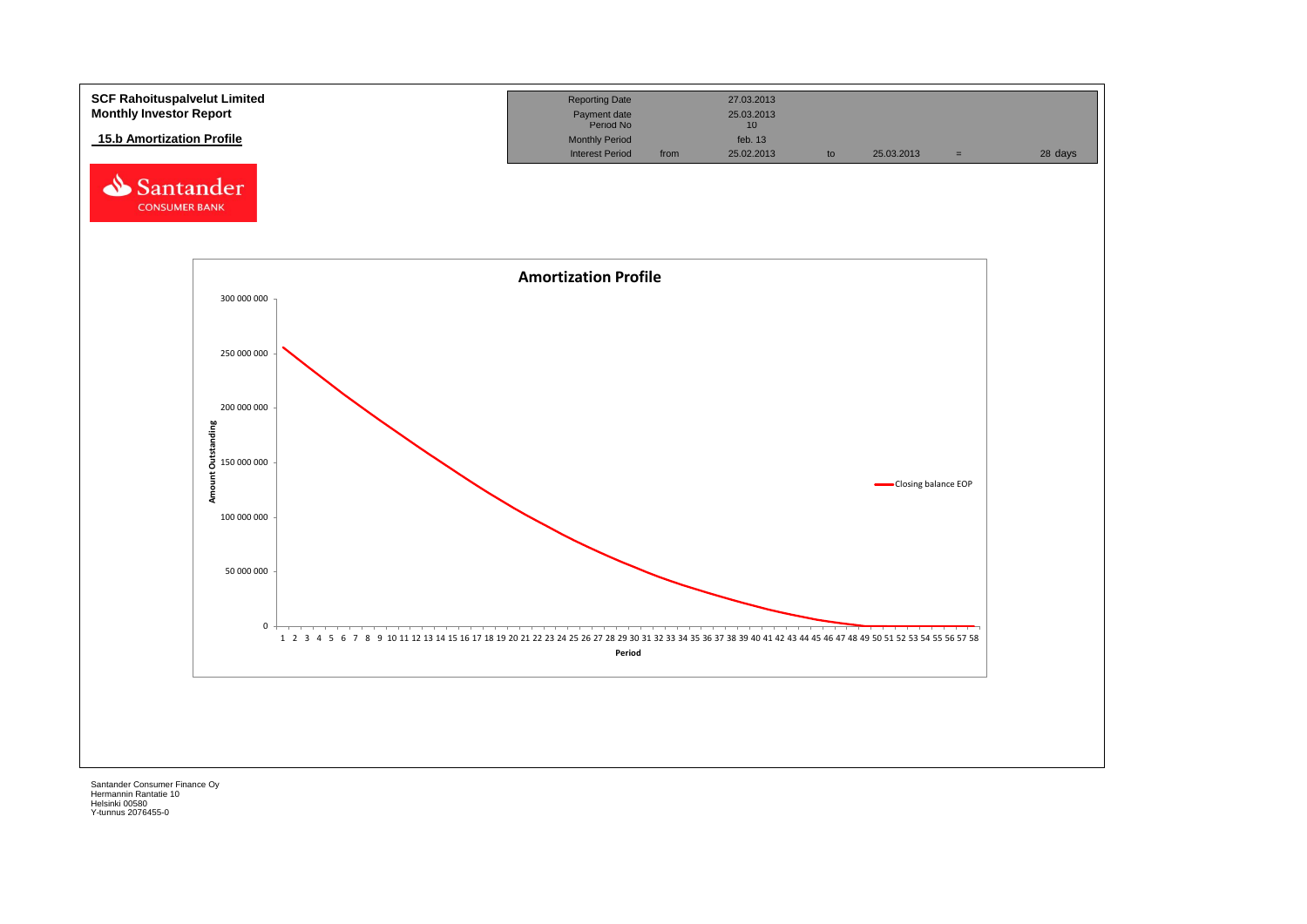| <b>SCF Rahoituspalvelut Limited</b> |                |                    |          | <b>Reporting Date</b>                |                        | 27.03.2013      |    |            |     |         |
|-------------------------------------|----------------|--------------------|----------|--------------------------------------|------------------------|-----------------|----|------------|-----|---------|
| <b>Monthly Investor Report</b>      |                |                    |          | Payment date                         |                        | 25.03.2013      |    |            |     |         |
|                                     |                |                    |          | Period No                            |                        | 10 <sup>°</sup> |    |            |     |         |
| 16.a Payment Holidays               |                |                    |          | <b>Monthly Period</b>                |                        | feb. 13         |    |            |     |         |
|                                     |                |                    |          | <b>Interest Period</b>               | from                   | 25.02.2013      | to | 25.03.2013 | $=$ | 28 days |
|                                     |                |                    |          |                                      |                        |                 |    |            |     |         |
|                                     |                |                    |          |                                      |                        |                 |    |            |     |         |
| Santander                           |                |                    |          |                                      |                        |                 |    |            |     |         |
| <b>CONSUMER BANK</b>                |                |                    |          |                                      |                        |                 |    |            |     |         |
|                                     |                |                    |          |                                      |                        |                 |    |            |     |         |
|                                     |                |                    |          |                                      |                        |                 |    |            |     |         |
|                                     |                |                    |          |                                      |                        |                 |    |            |     |         |
|                                     |                |                    |          |                                      |                        |                 |    |            |     |         |
|                                     |                | <b>TOTAL</b>       |          |                                      |                        |                 |    |            |     |         |
|                                     |                | <b>Period</b>      |          | No of cont Number of periods granted | <b>Sum of Payments</b> |                 |    |            |     |         |
|                                     |                | 201 205            | 181      | 248                                  | 2 124 992              |                 |    |            |     |         |
|                                     |                | 201 206            | 154      | 227                                  | 1 603 234              |                 |    |            |     |         |
|                                     |                | 201 207            | 157      | 230                                  | 2 0 2 1 9 3 7          |                 |    |            |     |         |
|                                     |                | 201 208            | 131      | 175                                  | 1 5 2 5 9 9 9          |                 |    |            |     |         |
|                                     |                | 201 209            | 108      | 153<br>135                           | 1082676<br>977336      |                 |    |            |     |         |
|                                     |                | 201 210            | 87<br>87 | 131                                  | 930 795                |                 |    |            |     |         |
|                                     |                | 201 211<br>201 212 | 138      | 171                                  | 1 286 755              |                 |    |            |     |         |
|                                     |                | 201 301            | 112      | 157                                  | 1 2 2 2 8 6 0          |                 |    |            |     |         |
|                                     |                | 201 302            | 120      | 173                                  | 1 289 158              |                 |    |            |     |         |
|                                     | Paymet Holiday |                    |          |                                      |                        |                 |    |            |     |         |
|                                     |                |                    |          |                                      |                        |                 |    |            |     |         |
|                                     |                |                    |          |                                      |                        |                 |    |            |     |         |
|                                     |                |                    |          |                                      |                        |                 |    |            |     |         |
|                                     |                |                    |          |                                      |                        |                 |    |            |     |         |
|                                     |                |                    |          |                                      |                        |                 |    |            |     |         |
|                                     |                |                    |          |                                      |                        |                 |    |            |     |         |
|                                     |                |                    |          |                                      |                        |                 |    |            |     |         |
|                                     |                | Total              | 1 2 7 5  | 1800                                 | 14 065 740             |                 |    |            |     |         |
|                                     |                |                    |          |                                      |                        |                 |    |            |     |         |
|                                     |                |                    |          |                                      |                        |                 |    |            |     |         |
|                                     |                |                    |          |                                      |                        |                 |    |            |     |         |
|                                     |                |                    |          |                                      |                        |                 |    |            |     |         |
|                                     |                |                    |          |                                      |                        |                 |    |            |     |         |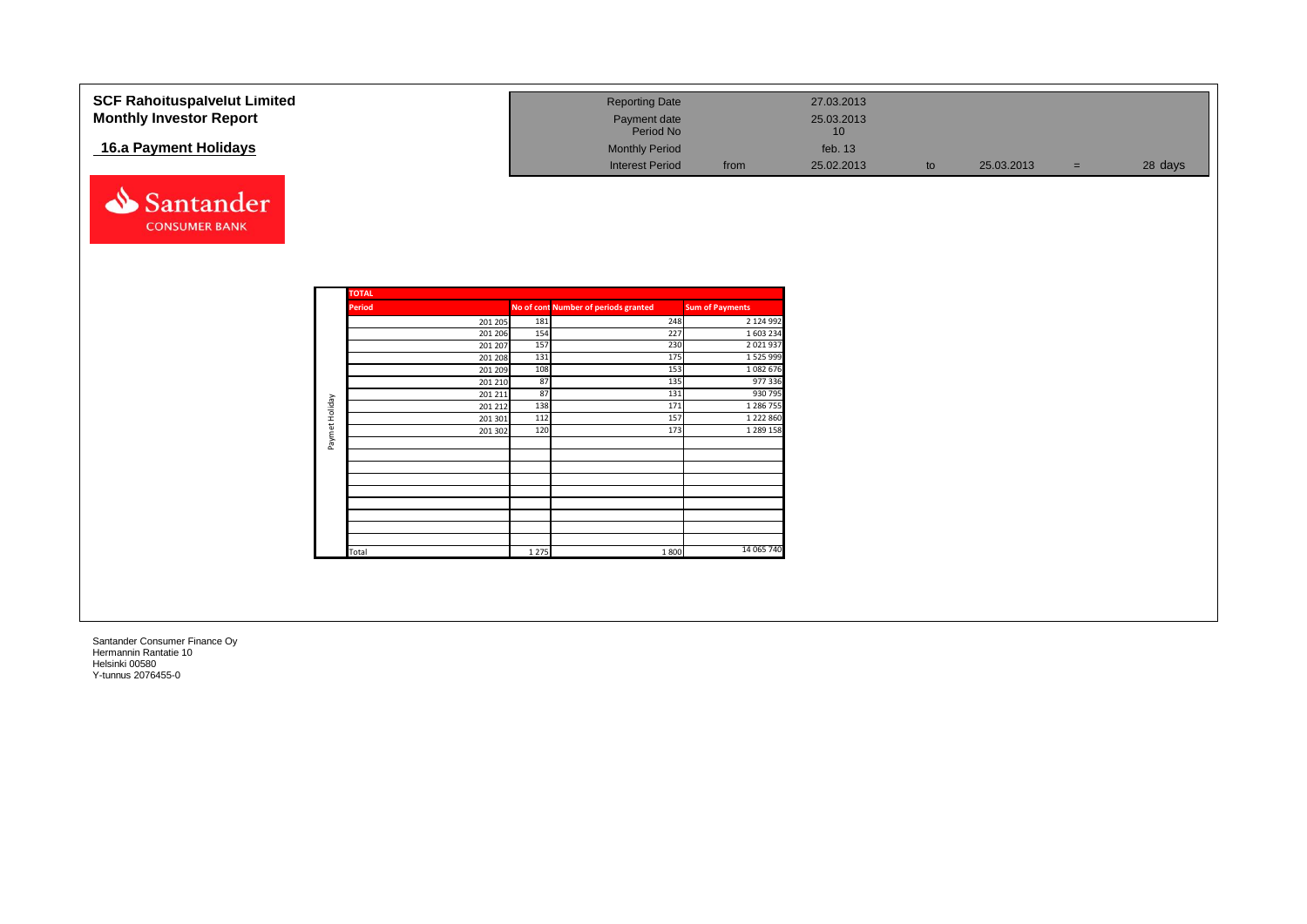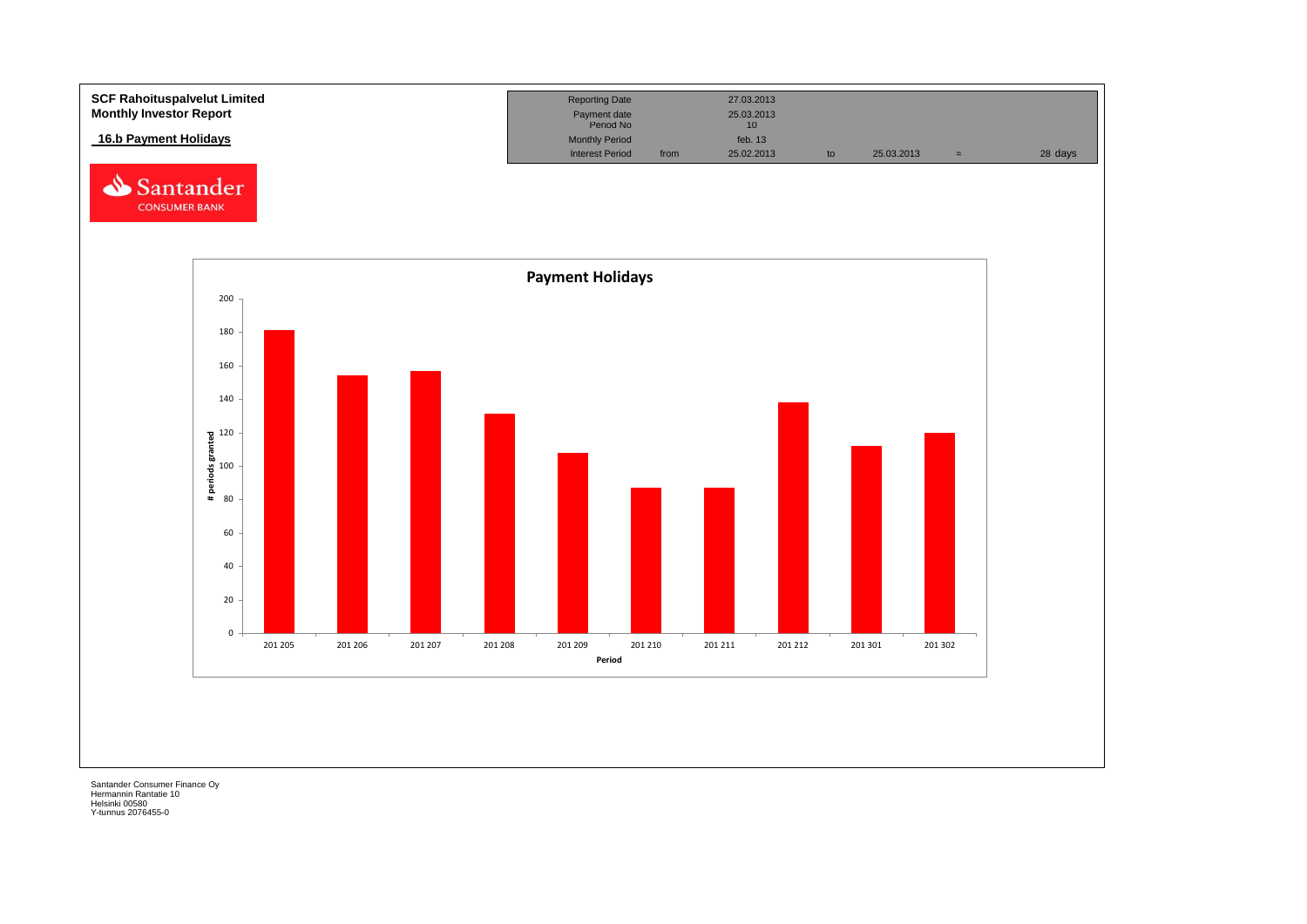| <b>SCF Rahoituspalvelut Limited</b> |              |              |                  |           | <b>Reporting Date</b>         |      | 27.03.2013 |    |            |          |         |
|-------------------------------------|--------------|--------------|------------------|-----------|-------------------------------|------|------------|----|------------|----------|---------|
| <b>Monthly Investor Report</b>      |              |              |                  |           |                               |      | 25.03.2013 |    |            |          |         |
|                                     |              |              |                  |           | Payment date<br>Period No     |      | 10         |    |            |          |         |
|                                     |              |              |                  |           |                               |      |            |    |            |          |         |
| 17.a Restructured Loans             |              |              |                  |           | <b>Monthly Period</b>         |      | feb. 13    |    |            |          |         |
|                                     |              |              |                  |           | <b>Interest Period</b>        | from | 25.02.2013 | to | 25.03.2013 | $\equiv$ | 28 days |
|                                     |              |              |                  |           |                               |      |            |    |            |          |         |
| Santander                           |              |              |                  |           |                               |      |            |    |            |          |         |
|                                     |              |              |                  |           |                               |      |            |    |            |          |         |
| <b>CONSUMER BANK</b>                |              |              |                  |           |                               |      |            |    |            |          |         |
|                                     |              |              |                  |           |                               |      |            |    |            |          |         |
|                                     |              |              |                  |           |                               |      |            |    |            |          |         |
|                                     |              |              |                  |           |                               |      |            |    |            |          |         |
|                                     |              |              |                  |           |                               |      |            |    |            |          |         |
|                                     |              | <b>TOTAL</b> |                  |           |                               |      |            |    |            |          |         |
|                                     |              | Period       |                  | <b>No</b> | <b>Outstanding Balance</b>    |      |            |    |            |          |         |
|                                     |              |              | 201205           |           | $\mathbf 0$                   |      |            |    |            |          |         |
|                                     |              |              | 201206           |           | $\overline{0}$                |      |            |    |            |          |         |
|                                     |              |              | 201207<br>201208 |           | $\overline{0}$<br>$\mathbf 0$ |      |            |    |            |          |         |
|                                     |              |              | 201209           |           | $\mathbf 0$                   |      |            |    |            |          |         |
|                                     |              |              | 201210           |           | $\overline{0}$                |      |            |    |            |          |         |
|                                     |              |              | 201211           |           | $\overline{0}$                |      |            |    |            |          |         |
|                                     | Restructured |              | 201212           |           | $\overline{0}$                |      |            |    |            |          |         |
|                                     |              |              | 201 301          |           | $\mathbf 0$                   |      |            |    |            |          |         |
|                                     |              |              | 201 302          |           | $\overline{0}$                |      |            |    |            |          |         |
|                                     |              |              |                  |           |                               |      |            |    |            |          |         |
|                                     |              |              |                  |           |                               |      |            |    |            |          |         |
|                                     |              |              |                  |           |                               |      |            |    |            |          |         |
|                                     |              |              |                  |           |                               |      |            |    |            |          |         |
|                                     |              |              |                  |           |                               |      |            |    |            |          |         |
|                                     |              |              |                  |           |                               |      |            |    |            |          |         |
|                                     |              |              |                  |           |                               |      |            |    |            |          |         |
|                                     |              |              |                  |           |                               |      |            |    |            |          |         |
|                                     |              | Total        |                  |           | $\overline{0}$<br>$\sim$      |      |            |    |            |          |         |
|                                     |              |              |                  |           |                               |      |            |    |            |          |         |
|                                     |              |              |                  |           |                               |      |            |    |            |          |         |
|                                     |              |              |                  |           |                               |      |            |    |            |          |         |
|                                     |              |              |                  |           |                               |      |            |    |            |          |         |
|                                     |              |              |                  |           |                               |      |            |    |            |          |         |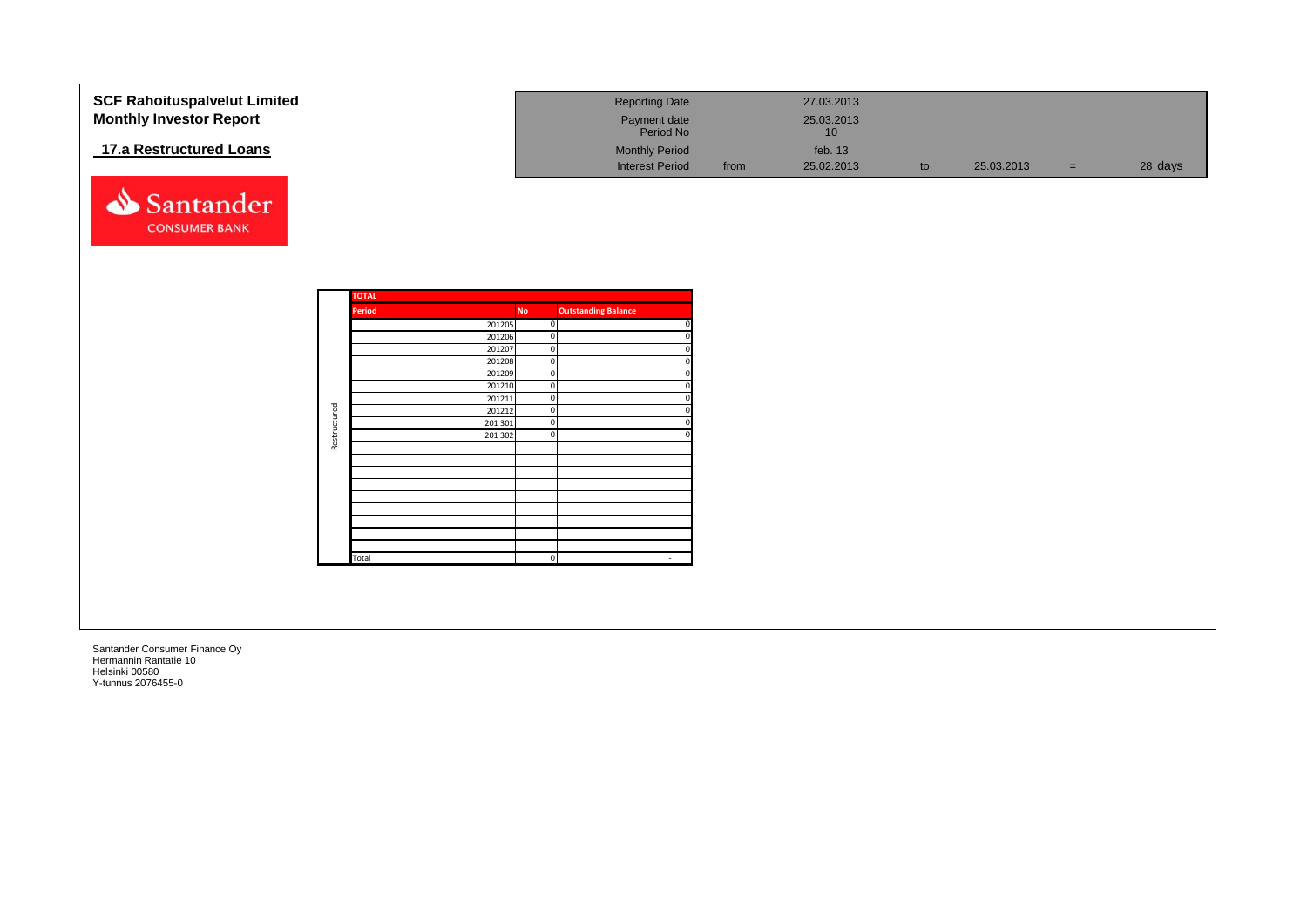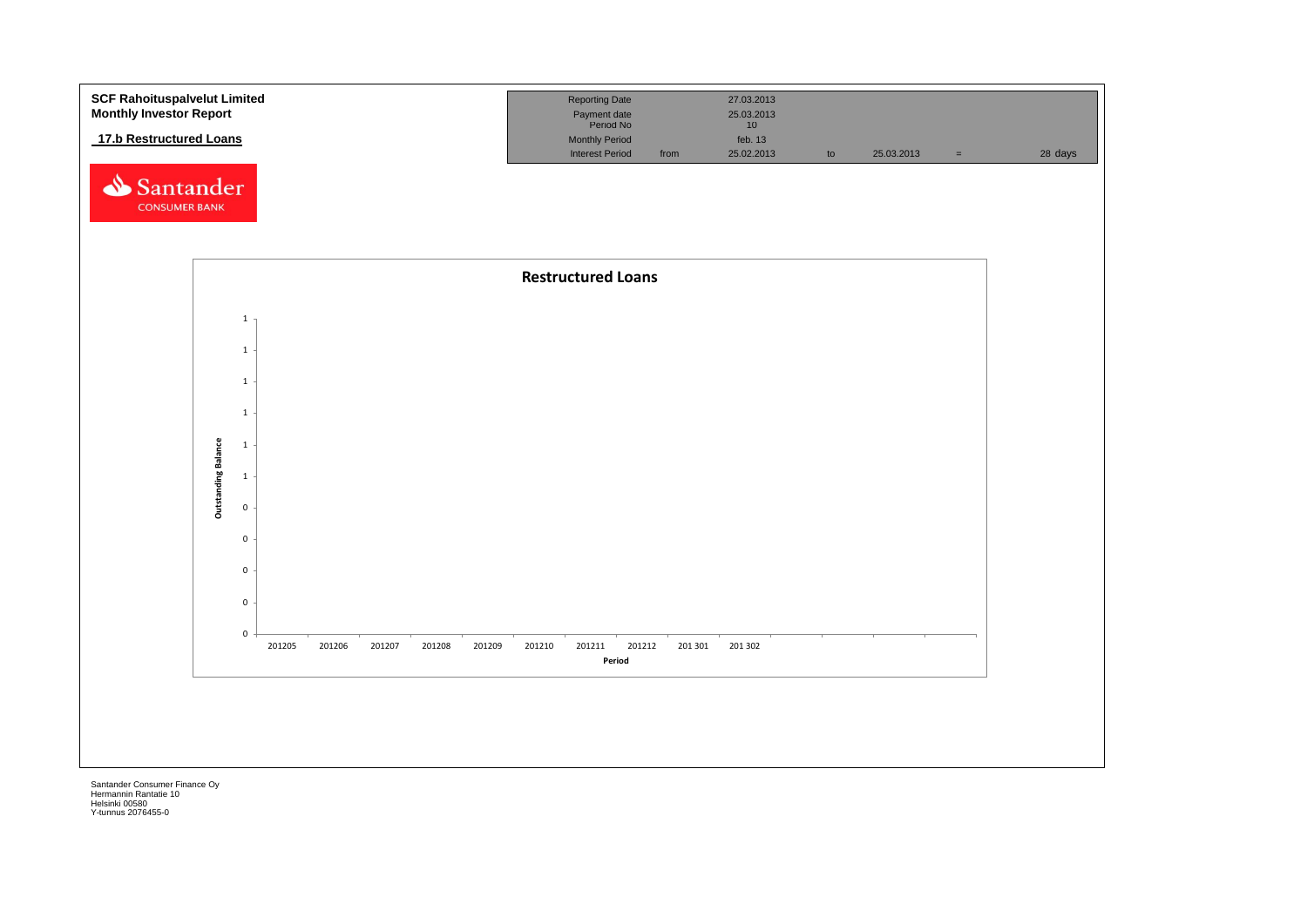| <b>SCF Rahoituspalvelut Limited</b> | <b>Reporting Date</b>     |      | 27.03.2013                    |            |   |         |  |
|-------------------------------------|---------------------------|------|-------------------------------|------------|---|---------|--|
| <b>Monthly Investor Report</b>      | Payment date<br>Period No |      | 25.03.2013<br>10 <sup>1</sup> |            |   |         |  |
| 18. Defaults, recoveries and loss   | <b>Monthly Period</b>     |      | feb. $13$                     |            |   |         |  |
|                                     | <b>Interest Period</b>    | from | 25.02.2013                    | 25.03.2013 | = | 28 days |  |



|                 |                                 | <b>Recovery</b><br>Quarter |                   | 2012 3                    |      |                   | 20124                     |         |
|-----------------|---------------------------------|----------------------------|-------------------|---------------------------|------|-------------------|---------------------------|---------|
| Default Quarter | <b>Default</b><br><b>Amount</b> | No Of Loans                | <b>Recoveries</b> | Cum.<br><b>Recoveries</b> | Loss | <b>Recoveries</b> | Cum.<br><b>Recoveries</b> | Loss    |
| 2012 03         | 263 458                         | 23.                        |                   |                           |      | 128 273           | 128 273                   | 135 184 |
| 2012 04         | 356 966                         |                            |                   |                           |      | 93 797            | 93 797                    | 263 168 |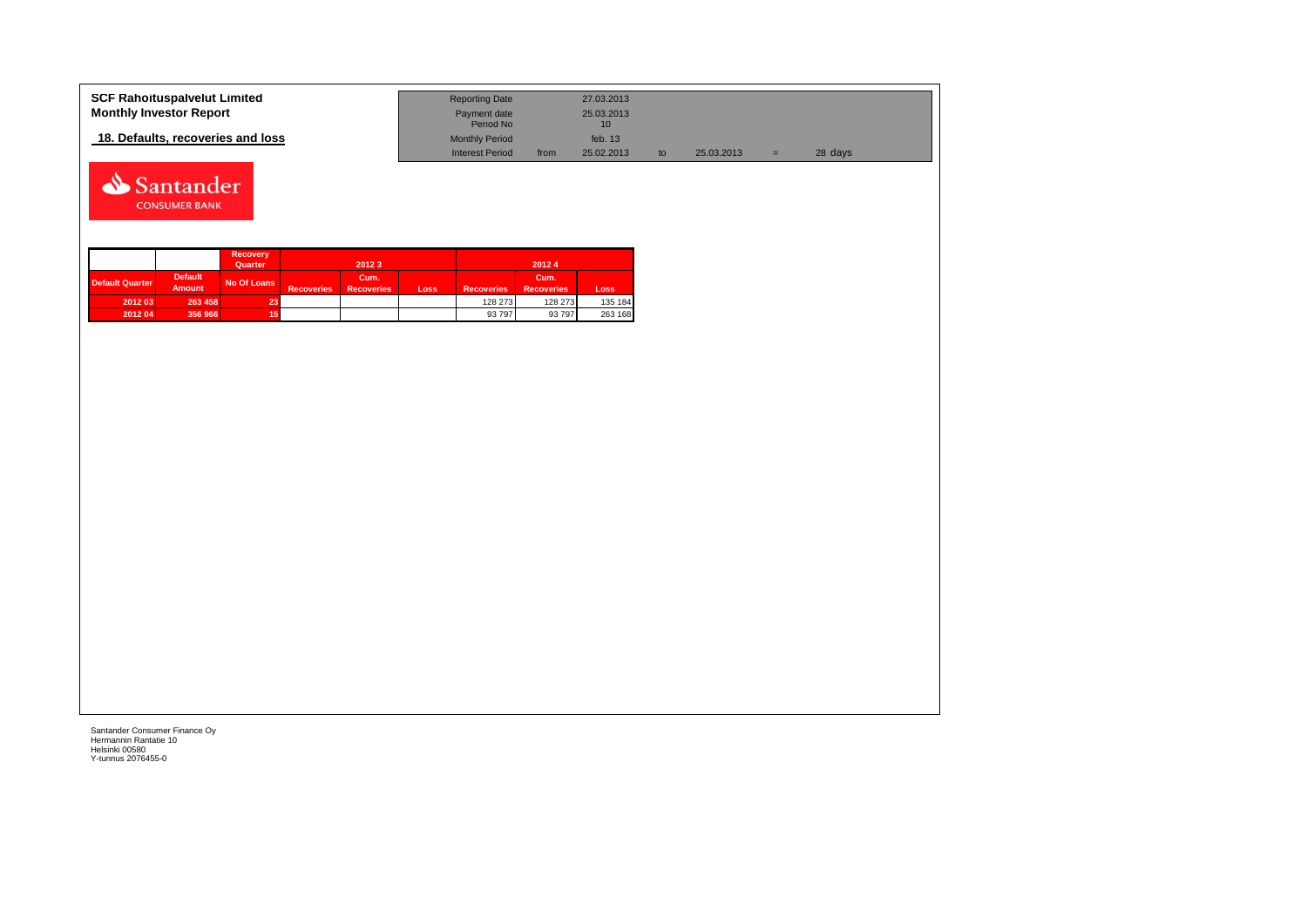| 19. Priority of Payments<br>N<br>Santander<br><b>CONSUMER BANK</b><br><b>Purchaser Priority of Payments</b><br>Purchaser Available Distribution Amount<br>$+$                                                                                                                                          | Period No<br><b>Monthly Period</b><br><b>Interest Period</b><br>from                                                      | 10 <sup>1</sup><br>feb. 13<br>25.02.2013 |    |            |     |         |
|--------------------------------------------------------------------------------------------------------------------------------------------------------------------------------------------------------------------------------------------------------------------------------------------------------|---------------------------------------------------------------------------------------------------------------------------|------------------------------------------|----|------------|-----|---------|
|                                                                                                                                                                                                                                                                                                        |                                                                                                                           |                                          | to | 25.03.2013 | $=$ | 28 days |
|                                                                                                                                                                                                                                                                                                        |                                                                                                                           |                                          |    |            |     |         |
|                                                                                                                                                                                                                                                                                                        |                                                                                                                           |                                          |    |            |     |         |
|                                                                                                                                                                                                                                                                                                        | 18 083 089,42 EUR                                                                                                         |                                          |    |            |     |         |
| Senior Expenses                                                                                                                                                                                                                                                                                        | 2 375,01 EUR                                                                                                              |                                          |    |            |     |         |
| Servicing Fee                                                                                                                                                                                                                                                                                          | 145 588,45 EUR                                                                                                            |                                          |    |            |     |         |
| Interest on Loan to Issuer                                                                                                                                                                                                                                                                             | 1 201 863,96 EUR                                                                                                          |                                          |    |            |     |         |
| Principal on Loan to Issuer                                                                                                                                                                                                                                                                            | 16 733 262,00 EUR                                                                                                         |                                          |    |            |     |         |
| Principal on Purchaser Subordinated Loan                                                                                                                                                                                                                                                               | <b>EUR</b><br>$\sim$                                                                                                      |                                          |    |            |     |         |
| <b>Issuer Priority of Payments</b><br><b>Issuer Available Distribution Amount</b><br>$+$<br>Senior Expenses<br>Net Swap Payments<br>Interest Notes Class A<br>Payments to Liquidity Provider<br>Principal Payments on Class A                                                                          | 25 165 504,83 EUR<br>1 083,34 EUR<br>305 002,78 EUR<br>177 056,00 EUR<br><b>EUR</b><br>$\sim$<br>16 733 262,00 EUR        |                                          |    |            |     |         |
| Interest Notes Class B                                                                                                                                                                                                                                                                                 | 75 549,00 EUR                                                                                                             |                                          |    |            |     |         |
| Principal Payments Class B                                                                                                                                                                                                                                                                             | <b>EUR</b><br>$\sim 10$                                                                                                   |                                          |    |            |     |         |
| Payments to Reserve Fund                                                                                                                                                                                                                                                                               | 7 229 385,00 EUR                                                                                                          |                                          |    |            |     |         |
| Interest Issuer Subordinated Loan                                                                                                                                                                                                                                                                      | 17 537,68 EUR                                                                                                             |                                          |    |            |     |         |
| Principal Issuer Subordinated Loan                                                                                                                                                                                                                                                                     | <b>EUR</b><br>$\overline{\phantom{a}}$                                                                                    |                                          |    |            |     |         |
| Termination Payment Swap Counterparty                                                                                                                                                                                                                                                                  | <b>EUR</b><br>$\blacksquare$                                                                                              |                                          |    |            |     |         |
| Payment to Purchaser                                                                                                                                                                                                                                                                                   | 626 629,02 EUR                                                                                                            |                                          |    |            |     |         |
| <b>Purchaser Priority of Payments: Second Pass</b><br><b>Available Distribution Amount</b><br>$^{+}$<br>Servicer Advance Fund Replenishment<br>Interest on Purchaser Subordinated Loan (SAF)<br>$\sim$<br>Principal on Purchaser Subordinated Loan (SAF)<br>Payment of residual funds to Seller<br>$=$ | 626 629,02 EUR<br><b>EUR</b><br>$\mathcal{L}_{\mathcal{A}}$<br>242,59 EUR<br><b>EUR</b><br>$\mathbf{r}$<br>626 386,43 EUR |                                          |    |            |     |         |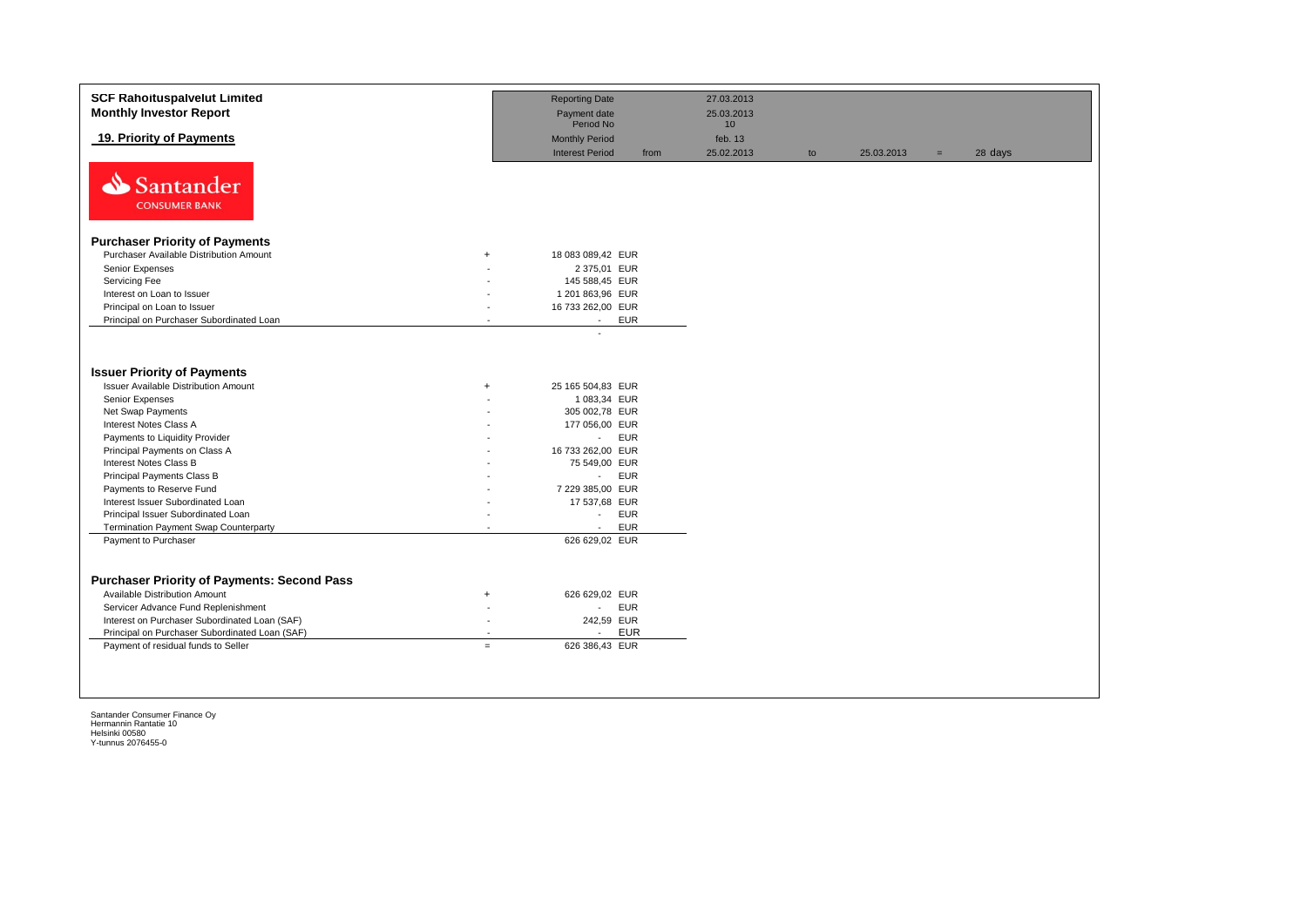| <b>SCF Rahoituspalvelut Limited</b><br><b>Monthly Investor Report</b> |                                        | <b>Reporting Date</b><br>Payment date<br>Period No | 27.03.2013<br>25.03.2013<br>10 |    |            |                |  |
|-----------------------------------------------------------------------|----------------------------------------|----------------------------------------------------|--------------------------------|----|------------|----------------|--|
| <b>20. Transaction Costs</b>                                          |                                        | <b>Monthly Period</b>                              | feb. $13$                      |    |            |                |  |
| <b>Santander</b><br><b>CONSUMER BANK</b>                              |                                        | <b>Interest Period</b>                             | from<br>25.02.2013             | to | 25.03.2013 | 28 days<br>$=$ |  |
| <b>Transaction Costs</b>                                              | <b>All Notes</b>                       | <b>Class A</b>                                     | <b>Class B</b>                 |    |            |                |  |
| Senior Expenses                                                       | 2 375,01 EUR                           |                                                    |                                |    |            |                |  |
| Interest accrued for the Period                                       | 252 605,00 EUR                         | 177 056,00 EUR                                     | 75 549,00 EUR                  |    |            |                |  |
| Cumulative Interest accrued                                           | 4 457 805,00 EUR                       | 3 493 182,00 EUR                                   | 964 623,00 EUR                 |    |            |                |  |
| <b>Interest Payments</b>                                              | 252 605,00 EUR                         | 177 056,00 EUR                                     | 75 549,00 EUR                  |    |            |                |  |
| <b>Cumulative Interest Payments</b>                                   | 4 457 805,00 EUR                       | 3 493 182,00 EUR                                   | 964 623,00 EUR                 |    |            |                |  |
| Interest accrued on Subordinated Loans for the Period                 | 17 780.27 EUR                          |                                                    |                                |    |            |                |  |
| Cumulative Interest accrued on Subordinated Loans                     | 217 427,63 EUR                         |                                                    |                                |    |            |                |  |
| Interest Payments on Subordinated Loans                               | 17 780,27 EUR                          |                                                    |                                |    |            |                |  |
| Cumulative Interest Payments on Subordinated Loans                    | 217 427,63 EUR                         |                                                    |                                |    |            |                |  |
| Unpaid Interest for the Period                                        | <b>EUR</b><br>$\sim$                   |                                                    |                                |    |            |                |  |
| <b>Cumulative Unpaid Interest</b>                                     | <b>EUR</b><br>$\overline{\phantom{a}}$ |                                                    |                                |    |            |                |  |
|                                                                       |                                        |                                                    |                                |    |            |                |  |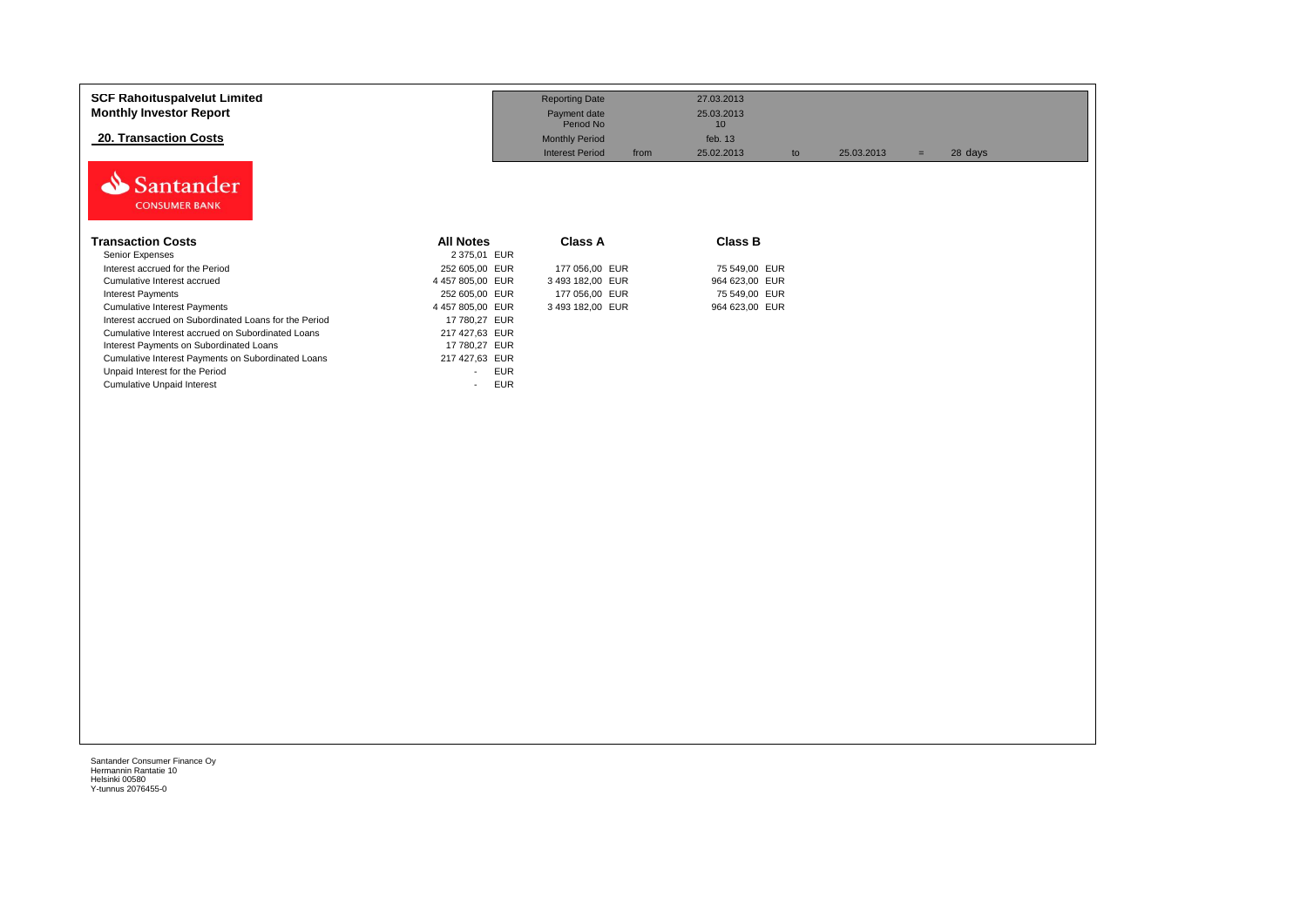| <b>SCF Rahoituspalvelut Limited</b><br><b>Monthly Investor Report</b><br>21. Swap Counterparty Data<br>Santander<br><b>CONSUMER BANK</b>                                                                                |                                                                                                                             | <b>Reporting Date</b><br>Payment date<br>Period No<br><b>Monthly Period</b><br><b>Interest Period</b><br>from | 27.03.2013<br>25.03.2013<br>10<br>feb. 13<br>25.02.2013 | to | 25.03.2013 | $=$ | 28 days |
|-------------------------------------------------------------------------------------------------------------------------------------------------------------------------------------------------------------------------|-----------------------------------------------------------------------------------------------------------------------------|---------------------------------------------------------------------------------------------------------------|---------------------------------------------------------|----|------------|-----|---------|
| <b>Swap Counterparty Data</b><br>Swap Counterparty Provider<br>Swap Rating Trigger Breach<br>Swap Collateral posted                                                                                                     | Banco Santander SA<br>yes<br>739 640,35 EUR                                                                                 | Based on calculations as of 22 March 2013                                                                     |                                                         |    |            |     |         |
| <b>Swap Data</b><br>Swap Type<br>Swap Average Performing Balance<br>1M Euribor (Notes, Swap)<br>Gross Amount Due to Swap Counterparty<br>Gross Amount Due from Swap Counterparty<br>Net Amount Due to Swap Counterparty | Fixed Floating Interest Rate Swap<br>273 108 842,59 EUR<br>0,1190 %<br>1 202 947,30 EUR<br>897 944,52 EUR<br>305 002,78 EUR |                                                                                                               |                                                         |    |            |     |         |
| Santander Consumer Finance Oy<br>Hermannin Rantatie 10                                                                                                                                                                  |                                                                                                                             |                                                                                                               |                                                         |    |            |     |         |